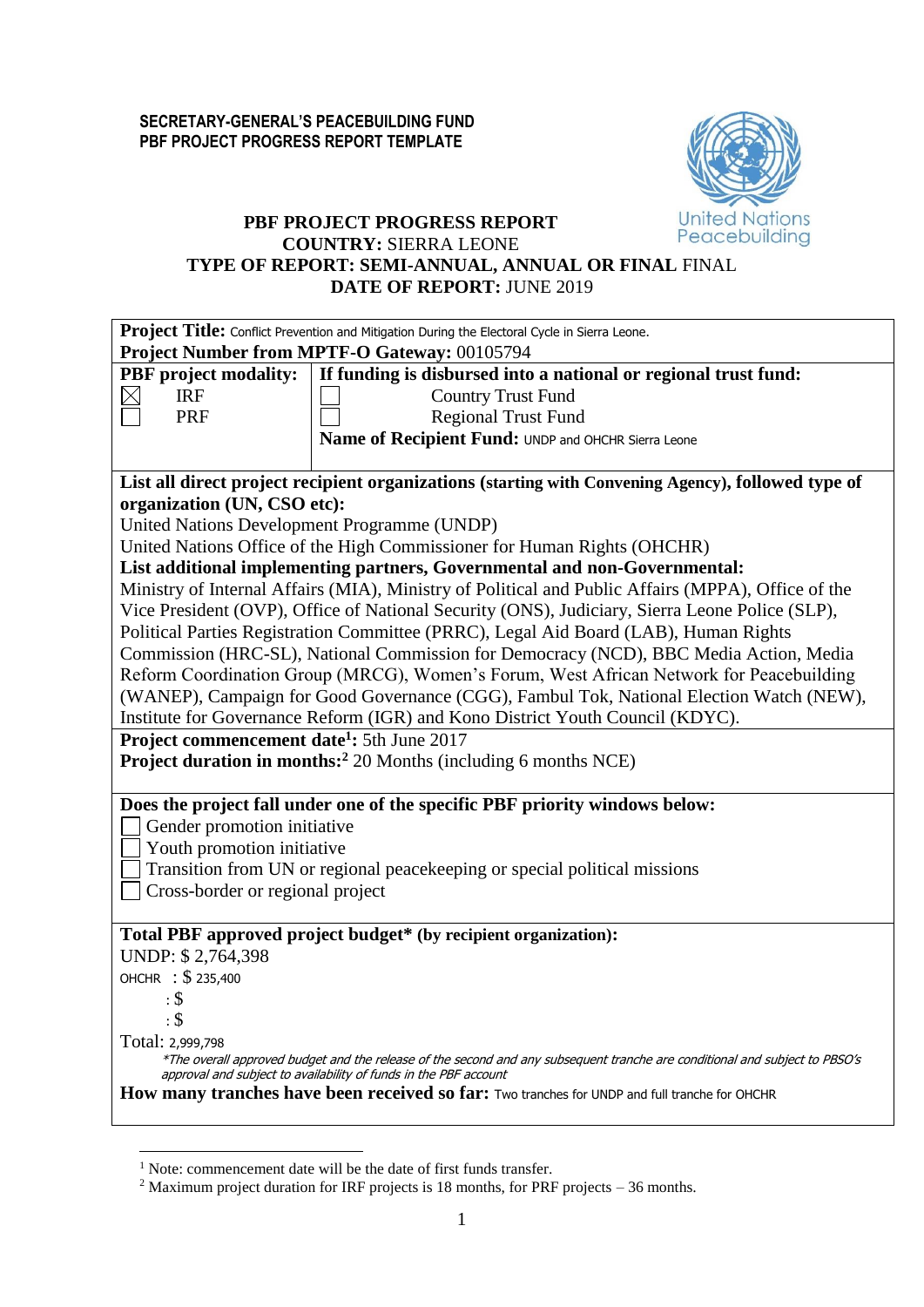#### **Report preparation:**

Project report prepared by: Conflict Prevention Team, Sierra Leone Project report approved by: UNDP Sierra Leone

Did PBF Secretariat clear the report:

Any comments from PBF Secretariat on the report:

Has the project undertaken any evaluation exercises? Please specify and attach:

Yes - mid-term evaluation was conducted in June 2018 while the end term evaluation is currently being conducted (as of 15 June 2019)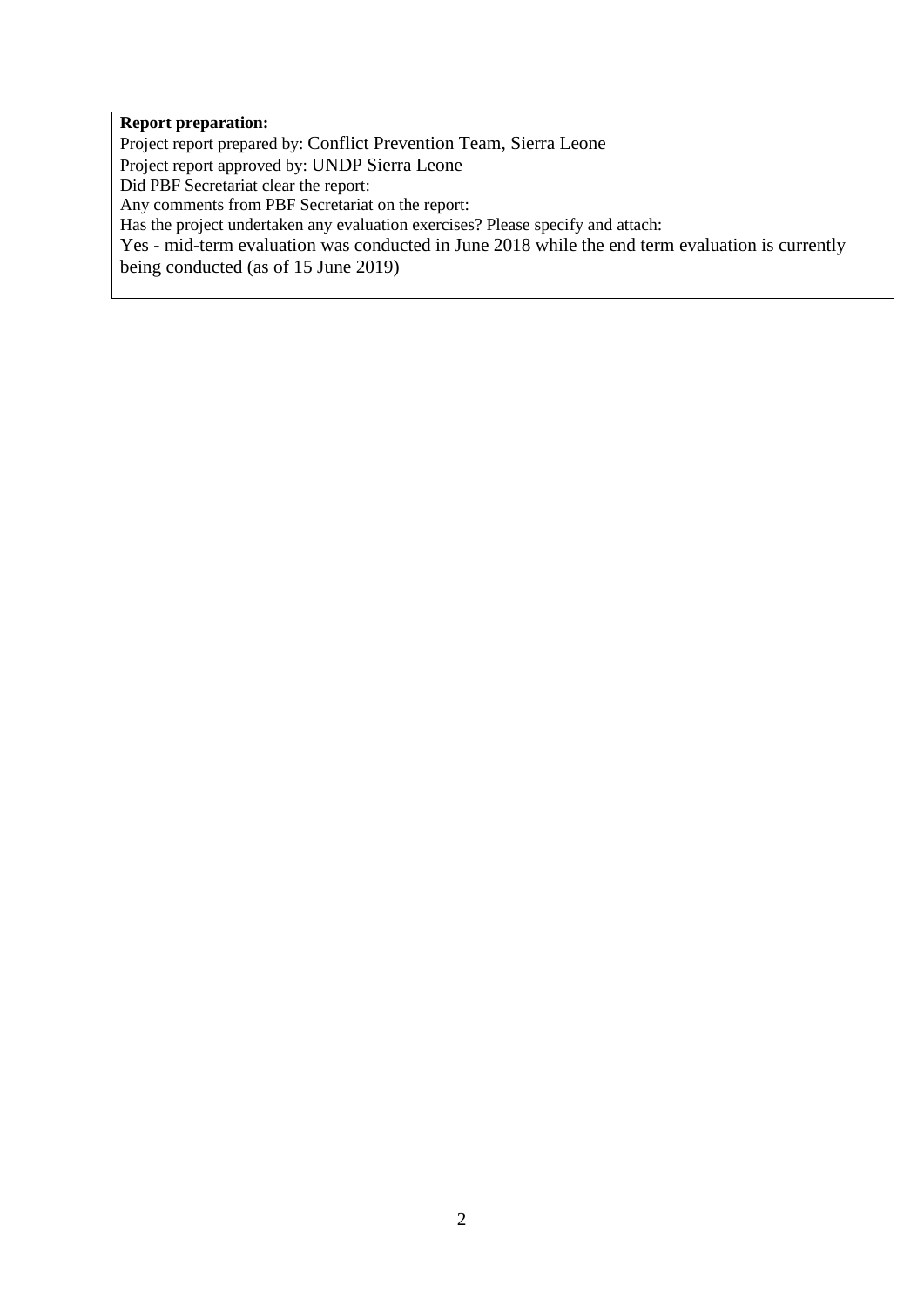#### *NOTES FOR COMPLETING THE REPORT:*

- *Avoid acronyms and UN jargon, use general / common language.*
- *Be as concrete as possible. Avoid theoretical, vague or conceptual discourse.*
- *Ensure the analysis and project progress assessment is gender and age sensitive.*

#### **PART 1: RESULTS PROGRESS**

#### **1.1 Overall project progress to date**

Briefly explain the **status of the project** in terms of its implementation cycle, including whether all preliminary/preparatory activities have been completed (1500 character limit):

The project ended on 31 May 2019 after concluding two last activities the National Dialogue or as Bintumani III, and the community post-election social cohesion initiatives. An independent final evaluation is ongoing and to be concluded by end of July 2019. The project implemented all key activities formulated in the output through an inclusive engagement with national stakeholders. In all phases of the implementation, activities were conducted through intensive consultations with the Sierra Leone government, civil society groups and other local stakholders.

Considering the project's implementation cycle, please **rate this project's overall progress towards results to date**: on track

In a few sentences, summarize **what is unique/ innovative/ interesting** about what this project is trying/ has tried to achieve or its approach (rather than listing activity progress) (1500 character limit).

While the project managed to achieve its key intended results, it also promoted and advocated for dialogues and reconciliations among key political actors beyond the election process. It provided the national stakeholders the foundation for further dialogues and a pathway to addressing outstanding issues in Sierra Leone. The project also promoted a broad-based inclusive process of ensuring participation and promoted a cross ethnic initiative and political affiliation. This will strengthen tolerance and promote inclusivity in the country. Through project collaboration and creation of dialogue platforms, the project entrenched the tradition of dialogues in West Africa where issues are usually being discussed and resolved collectively.

While the project aimed at ensuring a peaceful and secure environment during the electoral cycle, it has also built a basis for the country's long-term resilience and capacity in addressing political transition and post-conflict in Sierra Leone. The project was implemented during an electoral cycle and involved diverse interconnected activities focused on building capacities of relevant institutions and strengthening existing systems.

Through support to key national institutions, the project increased national capacities for violence prevention, human rights and strengthened systems for redress and prevent further escalation of violence and reinforced peacebuilding through promoting peace and national cohesion at local levels.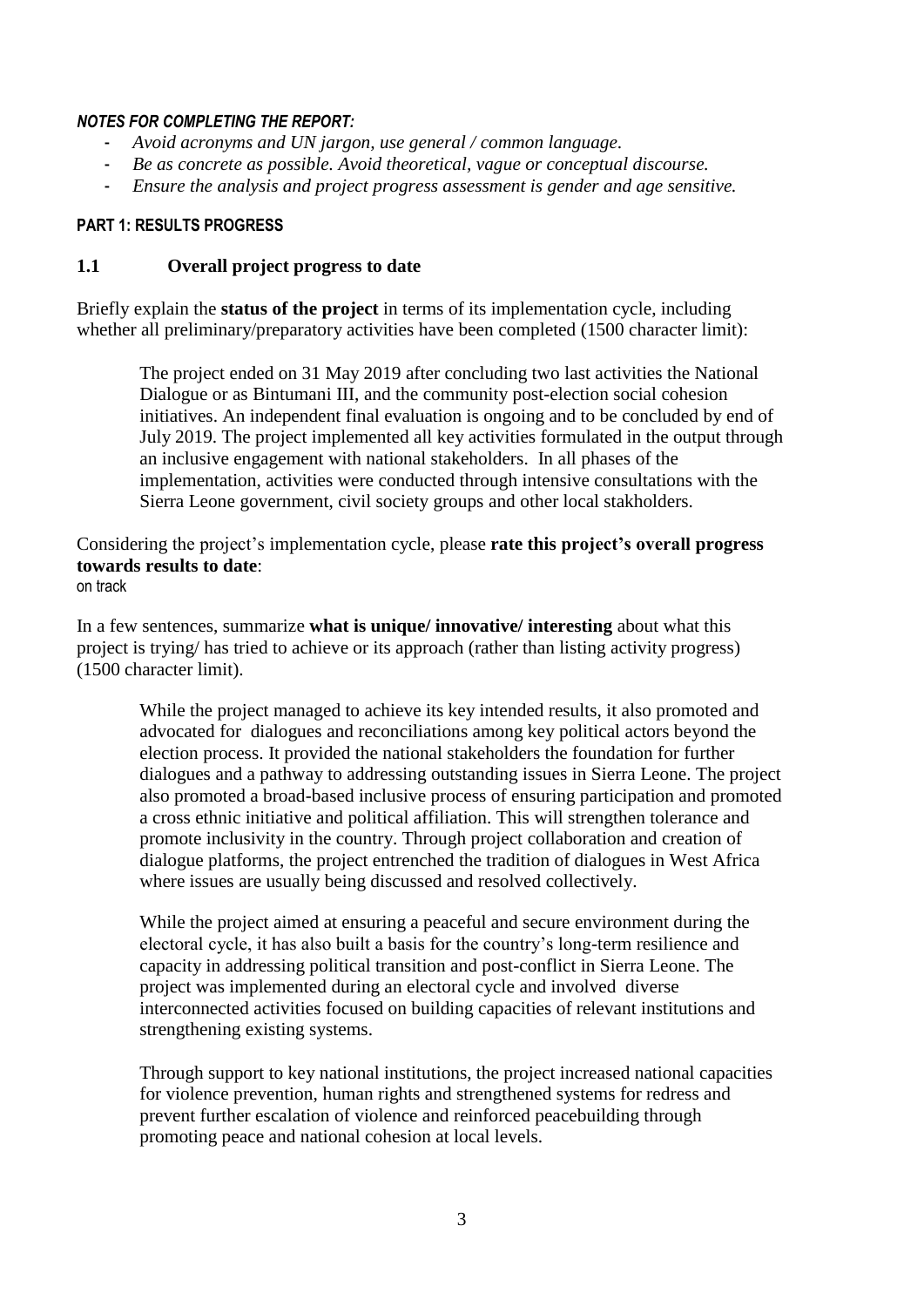In a few sentences summarize **major project peacebuilding progress/results** (with evidence), which PBSO can use in public communications to highlight the project (1500 character limit):

The project supported the high -level dialogue which led to Bintumani national dialogue that provided a platform for all stakeholders to discuss peace and social cohesion issues in Sierra Leone. The dialogue reinforced commitment by all to sustain peace, work together to address differences and urge all parties to continue engaging with each other peacefully. This is in addition the plan to establish Peace Commission for Sierra Leone.

During the runup to the March 2018 elections, a peace pledge was signed by 18 presidential candidates committing them and their supporters to peaceful conduct of campaigns, elections and acceptance of results. This helped build confidence among different political leaders for conduct of peaceful campaigns and elections. This was in addition to the establishment of the Eminent Persons Group (EPG) which engaged higher level political leadership and key national actors on the need conduct elections in a peaceful manner.

Nationwide peace advocacy campaigns created awareness among public on peaceful election process, political tolerance and the need for citizens to participate in democratic elections. Through supporting the human rights work, the project facilitated justice institutions to be responsive addressing electoral disputes. Over 405 cases were fast-tracked and resolved through the Alternative Dispute Resolution. The post election activities in hotspot areas promoted local reconciliation and addressed grievances through peaceful way.

In a few sentences, explain how the project has made **real human impact**, that is, how did it affect the lives of any people in the country – where possible, use direct quotes that PBSO can use in public communications to highlight the project (1500 character limit):

The Government of Sierra Leone organized the National Dialogue Conference on Consolidation for Peace and National Cohesion from 23 – 25 May 2019. The conference was a culmination of other dialogues in the communities, as well as the Women's Conference and Civil Society Forum.

The President of Sierra Leone H.E Julius Maada Bio opened the dialogue calling for an inclusive participation of all for the future of the country. UN SRSG Mohamed Ibn Chambas was invited as the guest of honor and provided his remarks encouraging all issues and grievances to be resolved through dialogues.

Regional organizations also participated and provided goodwill messages congratulating the President and the People of Sierra Leone for initiating the dialogue. The event was broadcasted live nationally on radio and Television (TV) reaching all parts of the country.

The outcome of the Dialogue, leaders and participants reached consensus and reaffirmed their commitments toward the implementation of key recommendations for sustaining peace, which was captured in a communique. Key outcome and recommendations are expected to provide input to policy makers tasked with advancing the implementation of key resolutions. Recommendations that are not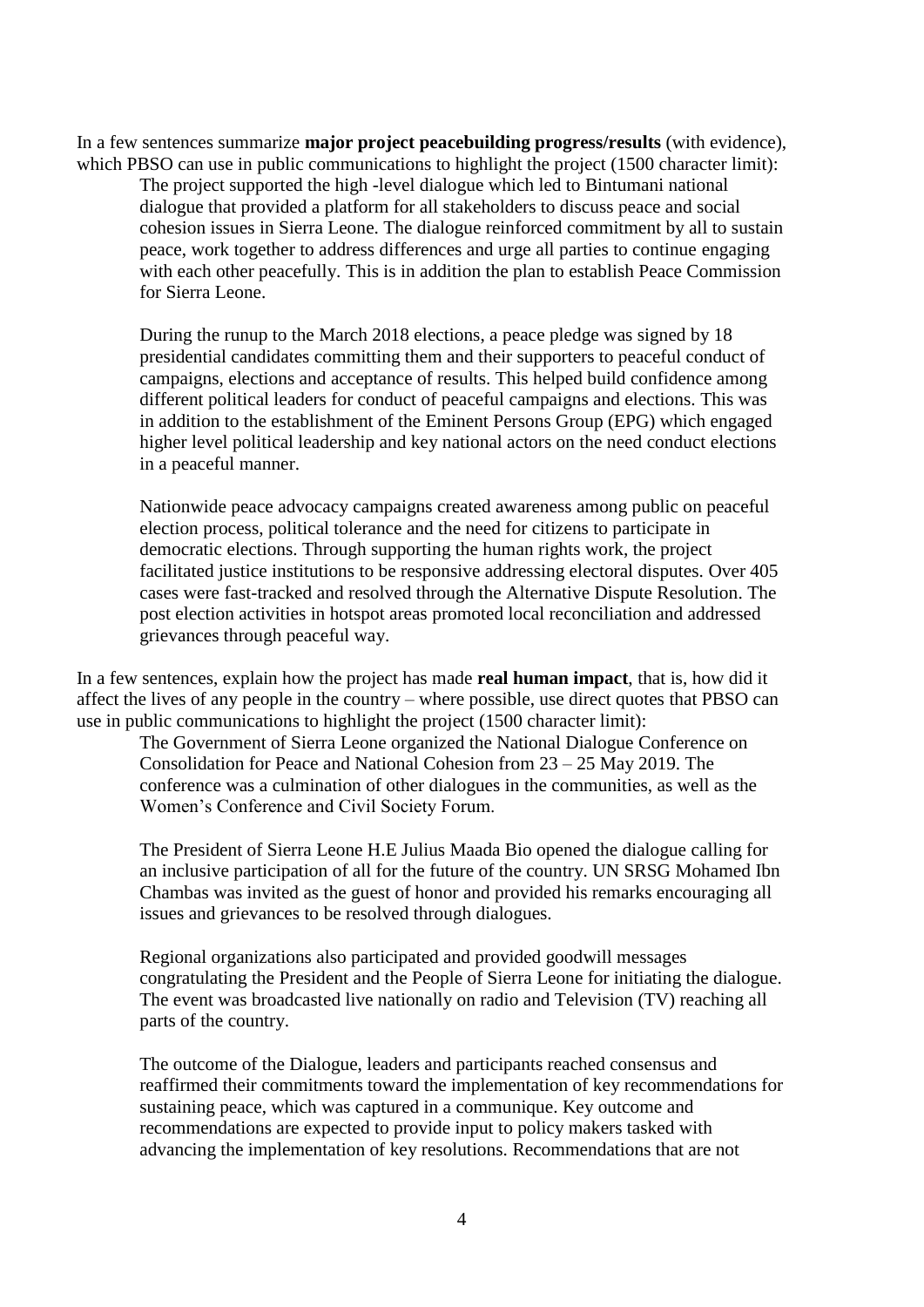captured in the communique will be integrated into the policy agenda and the white paper of the government as stated by the Vice President in the closing remarks.

If the project progress assessment is **on-track**, please explain what the key **challenges** (if any) have been and which measures were taken to address them (1500 character limit).

At the start of the project in June 2017, a natural disaster (mudslide) occurred on 14 August 2017 which shifted attention and drifted focus of some implementation partners to providing emergency response during the emergency. The Integrated Election Security Planning Committee (IESPC) comprised of two key project partners including the Office of National Security (ONS) and the Sierra Leone Police (SLP) whose focus shifted to responding to the emergency. This slightly delayed activities especially during the initiation phase. To address this challenge, activities were accelerated through additional technical support brought on board by the project.

The departure of the Human Rights Adviser (HRA) in June 2018 with replacement coming onboard in late October 2018 created a gap in OHCHR involvement in implementation and mainstreaming of human rights aspects during the initial phases of the project. This was resolved with arrival of the HRA in October 2017 who continuously supported the project until April 2018. OHCHR deployed another HRA for three months (January to April 2019) to implement workshops for 437 law enforcement officers unde phase 3 of the project.

At the latest stage of the implementation, the project requested a no cost extension to allow the national stakeholders to prepare the post-election activities inclusively with multi stakeholders come together to asses hot spots areas and how best to proceed with the reconciliation efforts in these communities.

If the assessment is **off-track**, please list main reasons/ **challenges** and explain what impact this has had/will have on project duration or strategy and what **measures** have been taken/ will be taken to address the challenges/ rectify project progress (1500 character limit): OHCHR deployed a HRA to mainstream human rights throughout the project, provide advice to the RC and the UNCT as well as to build capacity of national actors, particularly the security sector, on human rights during the election. The HRA resigned before the end of the project. A HRA was deployed to support the remainder of the project for 3 months (January to March 2019). In consultation with UNDP, it was decided to redirect remaining funds allotted to OHCHR for salaries to additional training activities of the Liberian National Police.

Please attach as a separate document(s) any materials highlighting or providing more evidence for project progress (for example: publications, photos, videos, monitoring reports, evaluation reports etc.). List below what has been attached to the report, including purpose and audience. 1. Eminent Persons Group contribution of High-Level prevention and mitigation of electoral violence:

https://www.pprcsierraleone.org/images/docs/progmed/THE\_EMINENT\_PERSONS\_GROU P\_final.pdf

2. Presidential candidates pledge peace ahead of March 7 general election: https://www.pprcsierraleone.org/images/docs/progmed/PBF\_Story\_final.pdf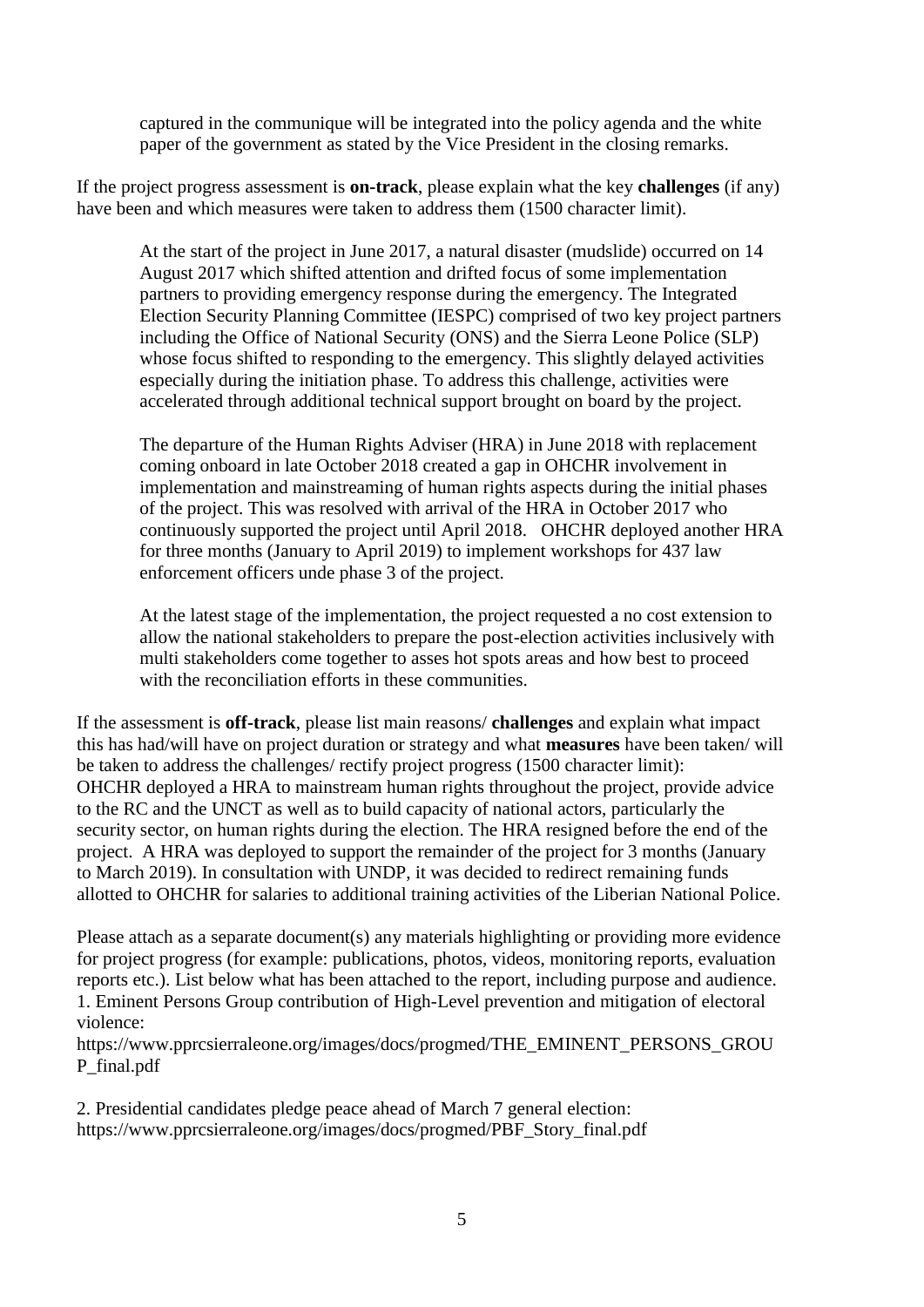3. Reports on launch of All Political Parties Womens Association (APPWA) and All Political Parties Youth Association (APPYA) Code of Conduct: https://www.pprcsierraleone.org/images/docs/progmed/REPORT\_ON\_THE\_ALL\_POLITIC AL\_PARTIES\_WOMEN\_ASSOCIATION\_CODE\_OF\_CONDUCT\_APPWA.pdf and https://www.pprcsierraleone.org/images/docs/progmed/REPORT\_ON\_THE\_ALL\_POLITIC AL\_PARTIES\_YOUTH\_ASSOCIATION\_CODE\_OF\_CONDUCT\_2018.pdf

4. Human Rights Commission Special Newsletters: http://www.hrcsl.org/PDF/Resources/HRCSL%20Newsletter.pdf

5. Special Elections Report by the Human Rights Commission of Sierra Leone : http://www.hrcsl.org/PDF/Resources/Special%20Elections%20Report.pdf

6. Government and CSOs work together to promote peace and social cohesion: http://www.sl.undp.org/content/sierraleone/en/home/presscenter/articles/2018/governmentand-csos-work-together-to-promote-peace-and-cohesion-.html

7. Keynote Address by His Excellency, Julius Maada Bio, President of the Republic of Sierra Leone during the National conference on peace and social cohesion: https://statehouse.gov.sl/wp-content/uploads/2019/05/Keynote-Address-by-His-Excellency-Julius-Maada-Bio-President-of-the-Republic-of-Sierra-Leone-at-the-Consultative-Dialogue-Conference-Bintumani-III.-Freetown-Bintumani-Conference-Centre-23-May-2019.pdf

8. Final Communique issues at the end of a 3 days national conference on peace and social cohesion: https://statehouse.gov.sl/wp-content/uploads/2019/05/Final-Communique-National-Dialogue-on-Democratic-Consolidation-for-Peace-and-National-Cohesion-in-Sierra-Leone-Bintumani-III.-Freetown-23-25-May-2019-2.pdf

Note: all above links were last acessed 15 June 2019

## **1.2 Result progress by project outcome**

*The space in the template allows for up to four project outcomes. If your project has more approved outcomes, contact PBSO for template modification.*

**Outcome 1:** National dialogue, peace advocacy, and violence prevention enhanced

## **Rate the current status of the outcome progress: on track**

**Progress summary:** *Describe main progress under this Outcome made during the reporting period (for June reports: January-June; for November reports: January-November; for final reports: full project duration), including major output progress (not all individual activities). If the project is starting to make/ has made a difference at the outcome level, provide specific evidence for the progress (quantitative and qualitative) and explain how it impacts the broader political and peacebuilding context. Where possible, provide specific examples of change the project has supported/ contributed to as well as, where available and relevant, quotes from partners or beneficiaries about the project and their experience. (3000 character limit)?* 

The project contributed to promote national dialogues, advocacy for peace and prevention of violence during and after 2018 election - the first election since the civil war ended conducted without UN direct oversight.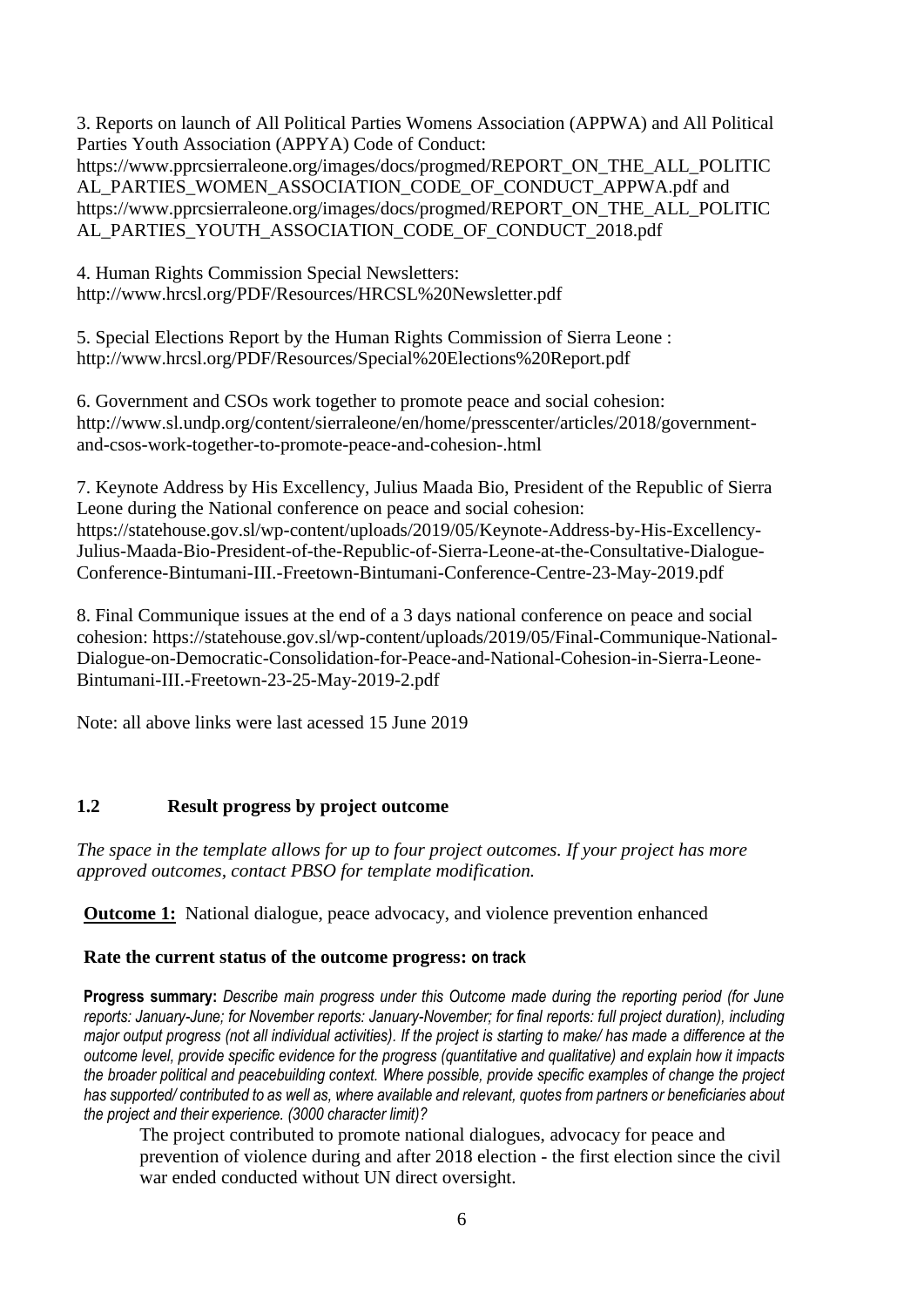During the election, the project supported the high-level dialogue by bringing presidential candidates together for a peace pledge thus committing them to peaceful conduct of campaigns and acceptance of results. In tandem, the Codes of Conduct signed with leaders of political parties, youth and women respectively committed all participating in the electoral process in a peaceful manner.

At the community level, the project supported peace advocacy and non-violence awareness campaigns with over 18 open public sensitisations in at least 18 constituencies. Over 48 outreach sessions on voter education in 16 districts were conducted targeting first-time voters, women, and PWD. At least 4,016 citizens (2,627 men and 1,389 women) directly acquired practical knowledge and skills on the voting process. A Citizens' platform forum was constituted to spread peace and nonviolence messeges through at least 23 bi-weekly meetings. All these efforts worked towards disseminating peace and non-violence messages, conduct of proper elections and good electoral managemnt practices.

To build the capacity of institions to address electoral violence and provide justice to rights holder, the project supported the Judiciary develop an electoral module and curricula which was used by the Judicial and Legal Training Institute (JLTI) to improove skils and knowledge of at least 58 judicial personnel and 50 LAB and Sierra Leone Bar Association (SLBA) in understanding processing particularly ellections related issues. Judiciary also benefited from support to compile a compendium of electoral laws. Trainings to legal counsels saw provision of legal aid to at least 363 clients on electoral issues, legal representation to over 257 persons and referral services to at least 111 complainants, further opening public access to justice.

After the election, the project worked closely with the national government and NGOs to address issues in the communities strongly affected by the violence. Under the leadership of the Vice President office, the project supported reconciliation efforts and community dialogues in hotspot districts and chiefdoms.

During the post-election period, the project supported Government of Sierra Leone to develop a green paper on road map for peace. In May 2019, the project supported the Government to organize a National Dialogue conference which gave an opportunity for national stakeholders to deliberate on recommendations contained in the Green Paper as well as issues pertaining to enhancing national stability, cohesion and political tolerance. At the end of the dialogue, leaders and participants reaffirmed their commitments towards implementation of key recommendations as started in the communique.

**Outcome 2:** Public security, civil protection, human rights promotion, and peaceful response capacities sustained

#### **Rate the current status of the outcome progress: on track**

#### **Progress summary:** *(see guiding questions under Outcome 1)*

The project contributed to enhance public security and protection and strengthen human rights through supporting national early warning mechanism and response, building the capacity of Sierra Leone Police and media institutions. The project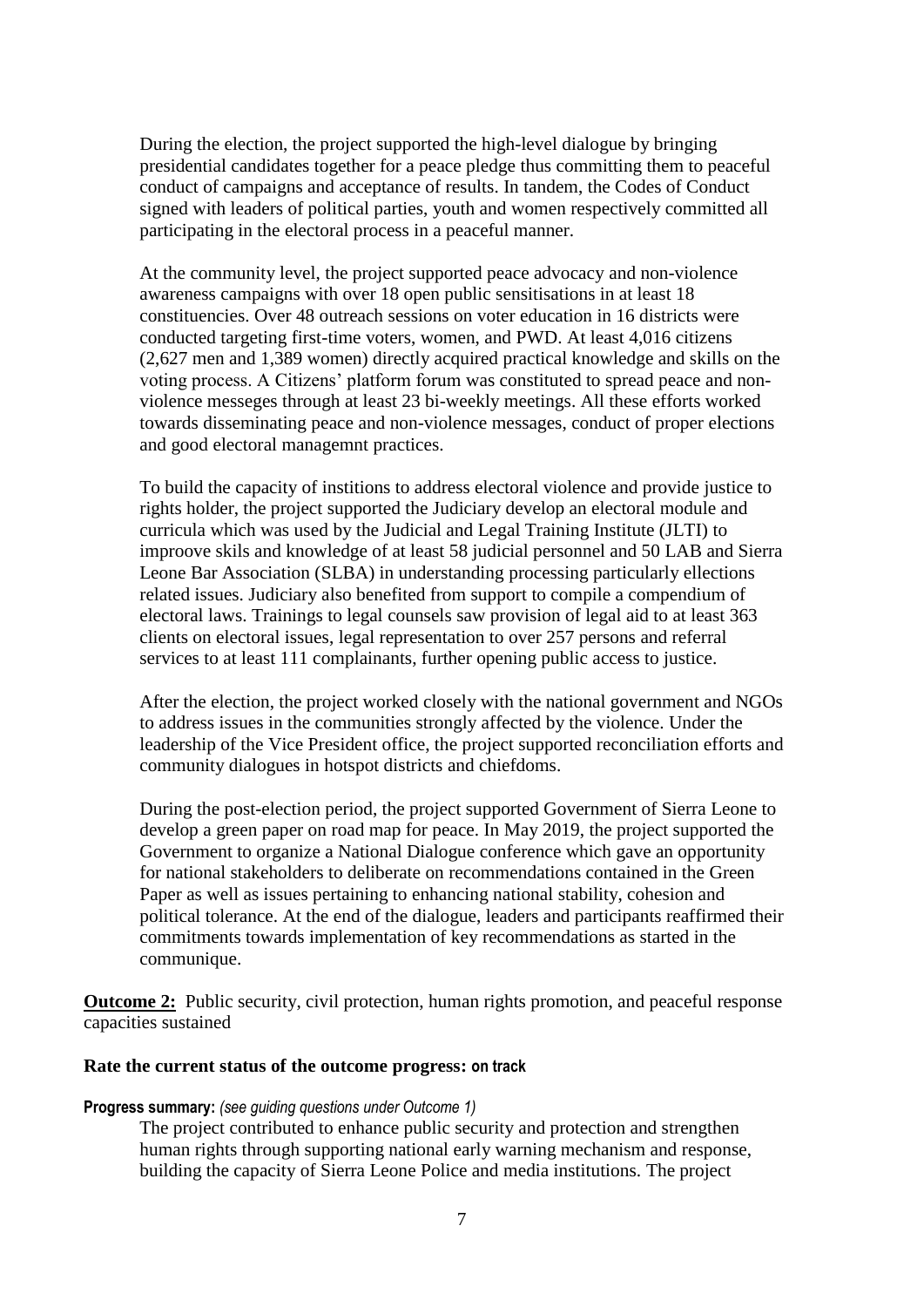strengthened national and community-based Early Warning and Response Systems at national and district levels.

At least 3 election security simulation exercises were conducted which provided practical understanding to security personnel from different security formations (police, military and custodial corps). The simulations prepared all security institutions to provide specific support to elections specifically at strategic, tactical, and operational command levels. The exercises also gave 330 security personnel an opportunity to understand their protective work and services as well as intuitions supporting elections at different levels. Existing plans were tested and validated, procedures established, and staff competencies developed thus allowing them to easily execute their duties and responsibilities.

The operational capacity of the Integrated Elections Security Planning Committee under ONS was strengthened which contributed to coordination of national early warning and response system in the country. This is in addition to support to at least 14 town hall meetings by ONS in at least 14 districts which disseminated key messages on election security to over 700 persons. The meetings also strengthened partnership and relationship between security personnel and the public while responding to crisis and violence especially at community levels.

To ensure messages on human rights and peaceful elections were promoted across Sierra Leone, the HRC-SL built the capacity of at least 109 members of District Human Rights Committees (DHRC) in the 4 regions. The HRC-SL also conducted community engagements on human rights to 155 participants (37 males and 118 females). Human rights issues were mainstreamed throughout all activities of the project.

The project enhanced the capacity of the Sierra Leone Police (SLP) officers through training of at least 1,643 officers on election security management and conflict prevention. Technical aspects of the training on human rights was provided by the OHCHR. The project supported six Incident Command and Control Centres (ICCs) operated by the SLP in 6 regions thus helping to improve flow of information throughout the police command structure and ensured timely response to potential and existing violence conflict. This also helped the capacity of early monitoring at the chiefdom levels.

To prevent the spread of fake news, hate speech, the project supported media institutions in working to contain rumours and fake news. This was done through training of over 1,083 media personnel on conflict-sensitive reporting and responsible use of social media. In the post-election period OHCHR provided support to further trainings of 437 SLP in eight key districts.

#### **Outcome 3:**

#### **Rate the current status of the outcome progress: Please select one**

**Progress summary:** *(see guiding questions under Outcome 1)*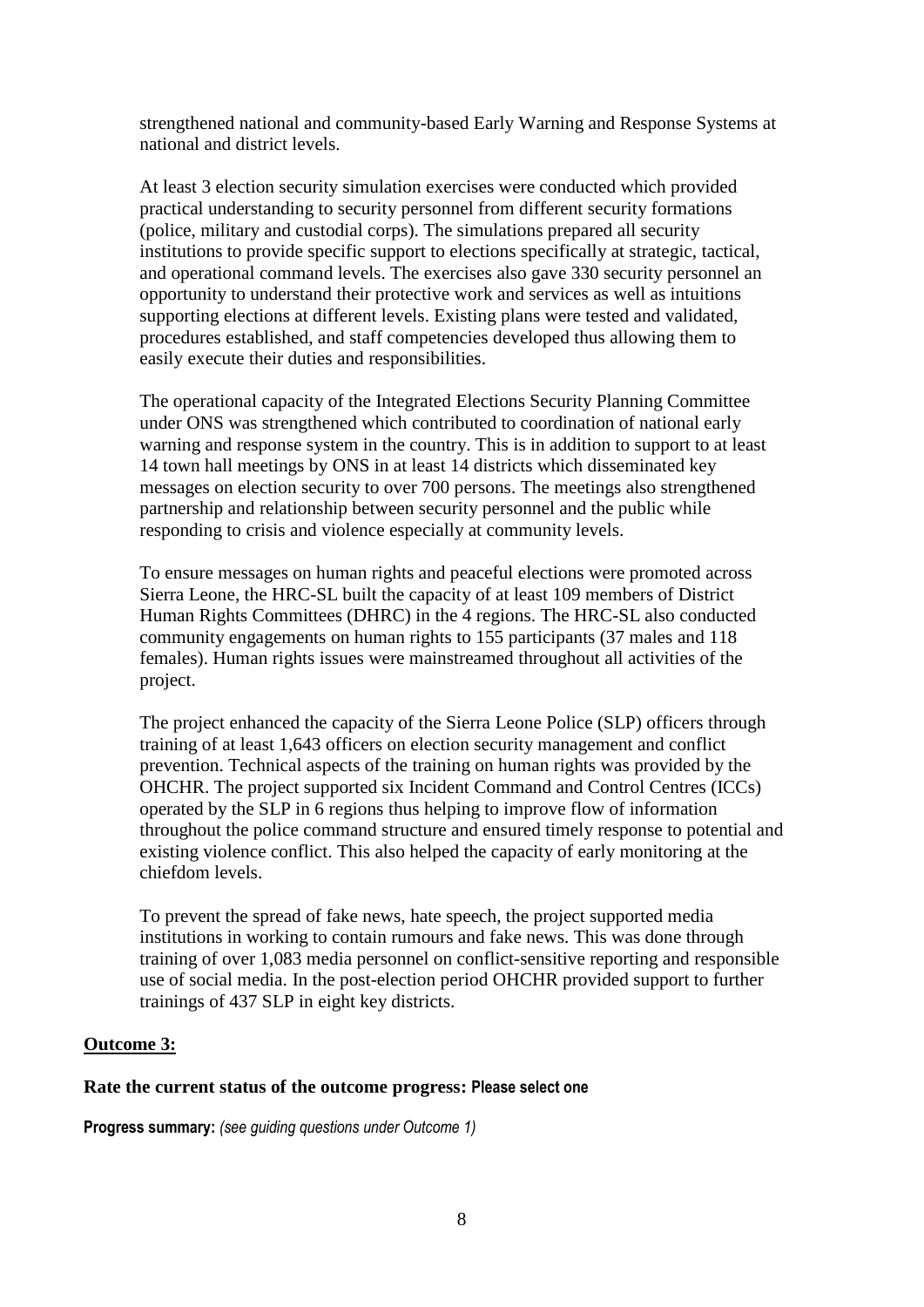# **Outcome 4:**

# **Rate the current status of the outcome progress: Please select one**

**Progress summary:** *(see guiding questions under Outcome 1)* 

# **1.3 Cross-cutting issues**

| <b>National ownership:</b> How has the<br>national government demonstrated<br>ownership/commitment to the project<br>results and activities? Give specific<br>examples. (1500 character limit)                                         | The national stakeholders committed and worked with the<br>project team from the inception phase and throughout. The<br>Ministry of Internal Affairs (MIA) as the lead government<br>agency for the project, convened and jointly co-chaired all<br>project Technical Committee (TC) meetings comprised of<br>over thirteen project implementation partners. All project<br>implementation plans were reviewed and approved by the<br>TC and key institutions. The project also conducted regular<br>updates to the Ministry and partners and sought strategic<br>and advisory support. The project worked with government<br>and non-government stakeholders to address some<br>sensitive issues and mitigate delay to the implementation.<br>During the implementation of the post-election social<br>cohesion the project worked closely with the Vice<br>President Office to plan activities in the hotspot areas. For<br>the National Dialogue, the coordination support was led by<br>Ministry of Political Affairs and the Office of the Chief<br>Minister. The Steering Committee (SC) was convened<br>involving key Ministries, Departments and Agencies<br>(MDAs), UNDP, RCO and partners. This allowed<br>coordination and strategic direction are formulated |
|----------------------------------------------------------------------------------------------------------------------------------------------------------------------------------------------------------------------------------------|--------------------------------------------------------------------------------------------------------------------------------------------------------------------------------------------------------------------------------------------------------------------------------------------------------------------------------------------------------------------------------------------------------------------------------------------------------------------------------------------------------------------------------------------------------------------------------------------------------------------------------------------------------------------------------------------------------------------------------------------------------------------------------------------------------------------------------------------------------------------------------------------------------------------------------------------------------------------------------------------------------------------------------------------------------------------------------------------------------------------------------------------------------------------------------------------------------------------------------------------------------------------------|
|                                                                                                                                                                                                                                        | inclusive among institutions relevant to the project.                                                                                                                                                                                                                                                                                                                                                                                                                                                                                                                                                                                                                                                                                                                                                                                                                                                                                                                                                                                                                                                                                                                                                                                                                    |
| Monitoring: Is the project M&E plan on<br>track? What monitoring methods and<br>sources of evidence are being/have been<br>used? Please attach any monitoring-<br>related reports for the reporting period.<br>(1500 character limit)? | Monitoring process of the project was an ongoing process<br>throughout. Tracking of progress was conducted through<br>the Steering Committee (SC), project level Technical<br>Committee (TC) meetings and ad hoc engagements<br>between the project team and partners. During the election<br>period, SC and TC met more frequent from bi-monthly<br>meetings to weekly for two months. Tracking matrix was<br>presented by partners and used as a way reviewing<br>progress. The project team also conducted regular field<br>visits to project locations to monitor activities, provide<br>technical advice throughout and support the<br>implementation process as well as help coordinate<br>activities. Feedback from field visits was synthesized as<br>lesson learned. The project team also engaged with senior<br>management of UNDP and OHCHR on key progress<br>made, challenges faced and solutions advocated to address                                                                                                                                                                                                                                                                                                                                     |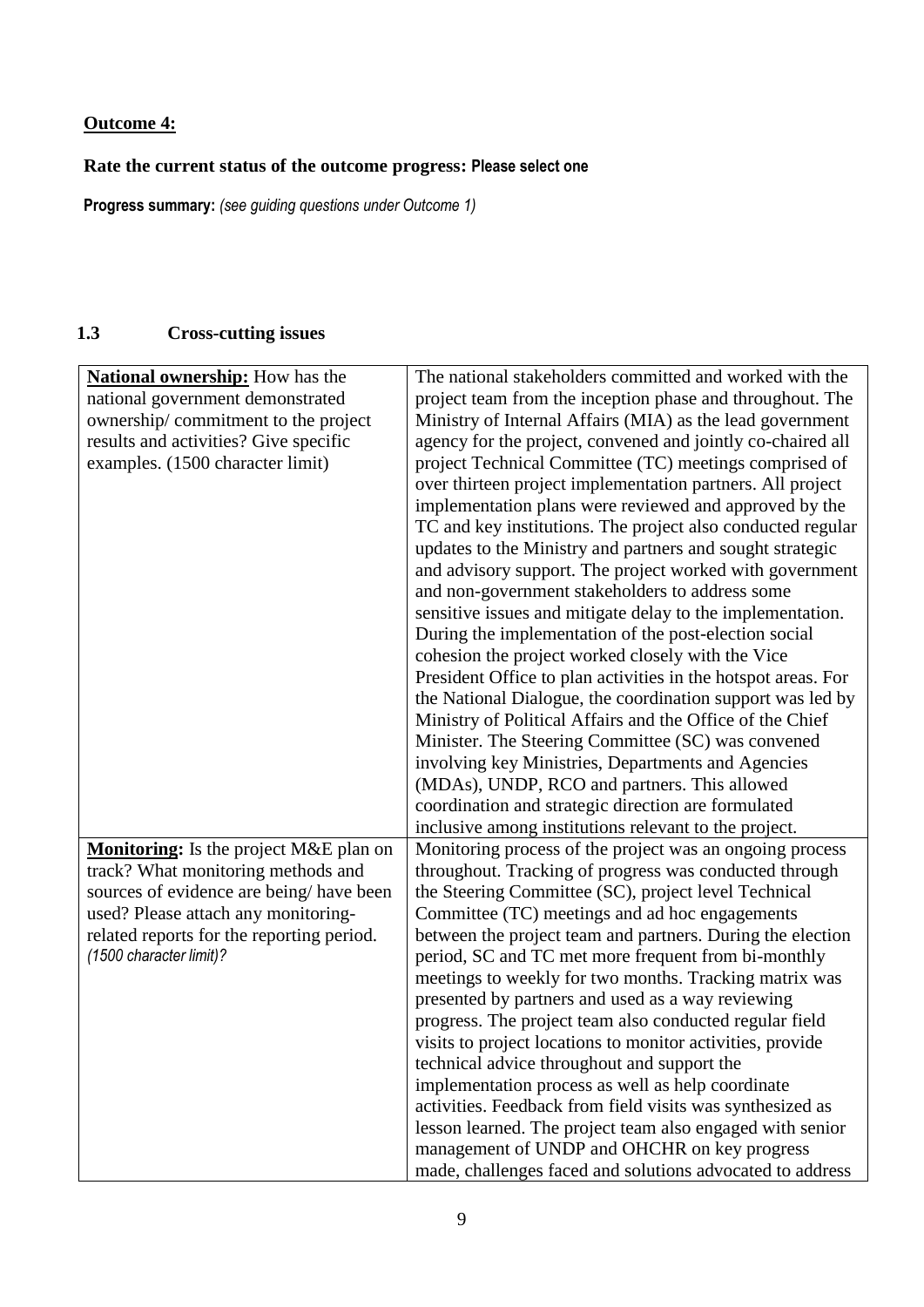|                                                                                                                                                                                                                                                                                                        | issue. The project also worked on constant process of<br>mapping opportunity to effective implementation, identify<br>gaps and put in place factors critical for success. The<br>project utilized the Monitoring and Evaluation plan<br>formulated and prepared based by partners. Regular<br>monitoring visit and spot-checks were conducted to verify<br>and assess the implementation. Partners were required by<br>the project to provide their monitoring reports and include<br>them in their reporting submission.                                                                                                                                                                                                                                                                                         |
|--------------------------------------------------------------------------------------------------------------------------------------------------------------------------------------------------------------------------------------------------------------------------------------------------------|-------------------------------------------------------------------------------------------------------------------------------------------------------------------------------------------------------------------------------------------------------------------------------------------------------------------------------------------------------------------------------------------------------------------------------------------------------------------------------------------------------------------------------------------------------------------------------------------------------------------------------------------------------------------------------------------------------------------------------------------------------------------------------------------------------------------|
| <b>Evaluation:</b> Provide an update on the<br>preparations for the external evaluation<br>for the project, especially if within last 6<br>months of implementation or final report.<br>Confirm available budget for evaluation.<br>(1500 character limit)                                             | The project conducted the mid-term evaluation, which<br>highlighted the progress of the project imlementation. Key<br>recommendations from the mid term evaluation work<br>informed and provided input in improving the<br>implementation process. The project is currently preparing<br>for the final evaluation to look at impact and result of the<br>project. Findings and the full report will be made available<br>and will be the basis to for overall lesson learned and<br>examine the project achievement of the intended results.<br>The project has allocated budget to cover the final<br>evaluation cost.                                                                                                                                                                                           |
| <b>Catalytic effects (financial):</b> Did the<br>project lead to any specific non-PBF<br>funding commitments? If yes, from<br>whom and how much? If not, have any<br>specific attempts been made to attract<br>additional financial contributions to the<br>project and beyond? (1500 character limit) | The project attracted non-PBF funding and commitments.<br>During the period under review, the project mobilised<br>additional funding from the Canadian government with a<br>total budget of USD 401,517, which contributed to the<br>following:<br>• Support to the EPG and the High-Level Peace Dialogue<br>through the PPRC.<br>• Support to youth and women by the PPRC through<br>APPYA and APPWA.<br>• Voter education and sensitisation through the NCD.<br>• National peace and non-violence campaign initiatives<br>through the NCD.<br>The UK Aid provided funding equivalent to \$2,023,174<br>which contributed to the following:<br>• Early Warning Mechanisms at decentralised levels<br>(district and chiefdom levels) through the ONS.<br>· Simulation exercises for security personnel in Sierra |
|                                                                                                                                                                                                                                                                                                        | Leone through the ONS.<br>• Trainings on ethics during elections through the SLP.<br>• Training on mediation and peacebuilding skills targeting<br>PPRC staff at regional levels.<br>• Training of media institutions on conflict-sensitive<br>reporting through the MRCG.<br>• Operationalisation of National Situation Room by ONS.<br>• Trainings/workshops on responsible use of social media<br>during campaigns/elections through BBC Media Action.                                                                                                                                                                                                                                                                                                                                                         |
| <b>Catalytic effects (non-financial):</b> Did                                                                                                                                                                                                                                                          | The project managed to accelerate the National Agenda on                                                                                                                                                                                                                                                                                                                                                                                                                                                                                                                                                                                                                                                                                                                                                          |
| the project create favourable conditions                                                                                                                                                                                                                                                               | peace building and social cohesion. The support to the                                                                                                                                                                                                                                                                                                                                                                                                                                                                                                                                                                                                                                                                                                                                                            |
| for additional peacebuilding activities by                                                                                                                                                                                                                                                             | Green Paper and the National Dialogue provided space and                                                                                                                                                                                                                                                                                                                                                                                                                                                                                                                                                                                                                                                                                                                                                          |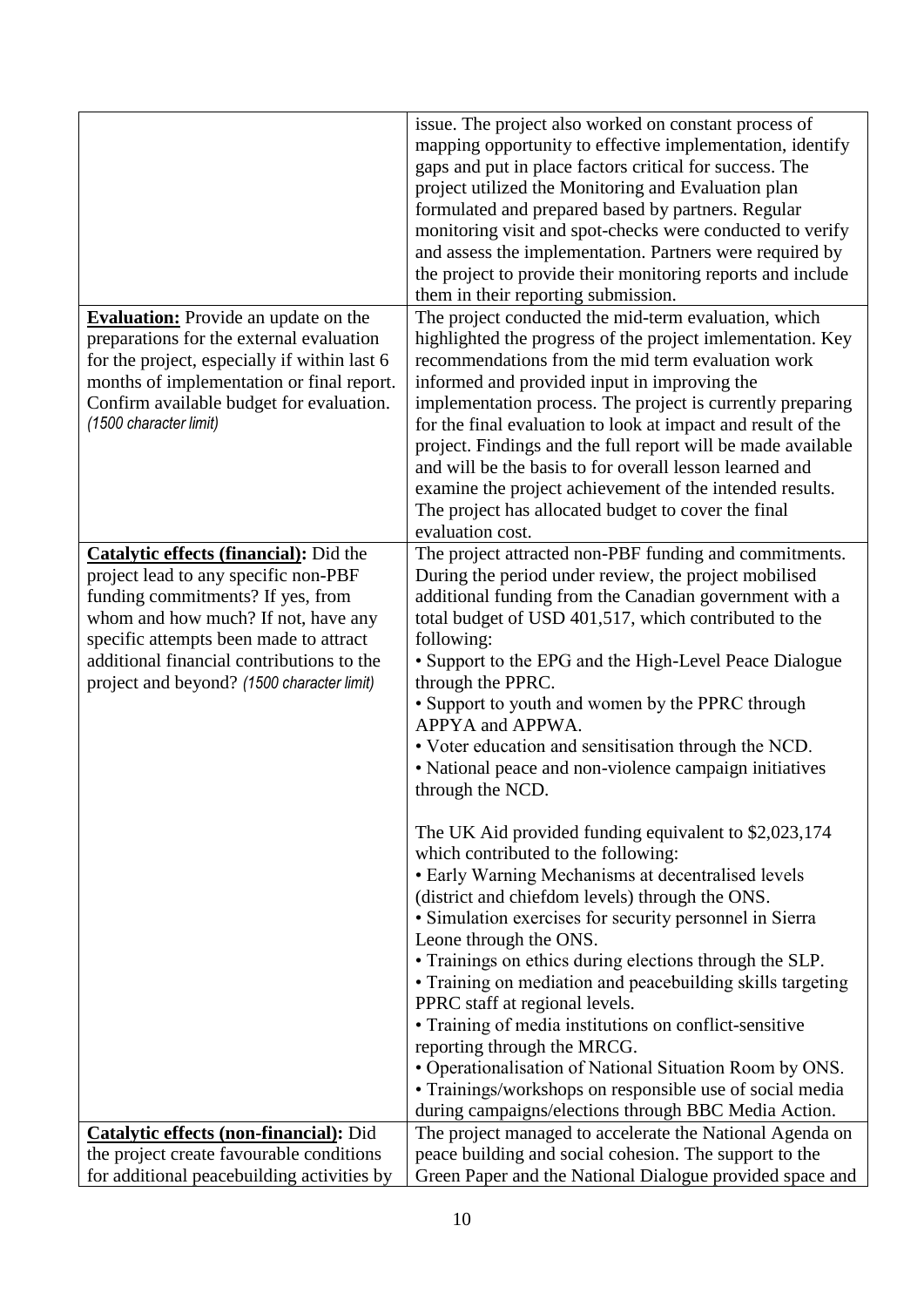| Government/ other donors? If yes, please                                           | platform for national actors on consensus how to move                                                                     |
|------------------------------------------------------------------------------------|---------------------------------------------------------------------------------------------------------------------------|
| specify. (1500 character limit)                                                    | forward with the Peace agenda. The communique coming                                                                      |
|                                                                                    | out from the dialogue provided the basis on the                                                                           |
|                                                                                    | establishment of a Peace Commission and various                                                                           |
|                                                                                    | recommendations to political actors on the important of                                                                   |
|                                                                                    | dialogue. The national actors are committed to follow up                                                                  |
|                                                                                    | the recommendation with the Government of Sierra Leone                                                                    |
|                                                                                    | will allocate their own resources to start the                                                                            |
|                                                                                    | implementation.                                                                                                           |
|                                                                                    | The project work with media during the election and with                                                                  |
|                                                                                    | the community in the post election providing creating                                                                     |
|                                                                                    | stronger synergies between the PBF funded project and the                                                                 |
|                                                                                    | national programs separately funded by local actors. This                                                                 |
|                                                                                    | include the local dialogue promoted by NGOs as part of                                                                    |
|                                                                                    | their broader effort to build a local inclusive space in                                                                  |
|                                                                                    | districts where community, traditional, political leaders                                                                 |
|                                                                                    | come together to regularly discuss issues affected their                                                                  |
|                                                                                    | community.                                                                                                                |
|                                                                                    | As the results of mainstreaming human rights throughout                                                                   |
|                                                                                    | the project by OHCHR, the project increased awareness of                                                                  |
|                                                                                    | and respect for human rights norms by security personnel                                                                  |
|                                                                                    | and participating institutions. The project empowered                                                                     |
|                                                                                    | HRC-SL to develop a systemic framework for human                                                                          |
|                                                                                    | rights monitoring and can be used to monitor violations                                                                   |
|                                                                                    | beyond elections. SLP continue to support this programme                                                                  |
|                                                                                    | using own resources.                                                                                                      |
| <b>Exit strategy/ sustainability:</b> What steps                                   | From the inception of the project, mechanisms and                                                                         |
| have been taken to prepare for end of<br>project and help ensure sustainability of | deliberate efforts have been put in place to ensure the<br>sustainability of the project. The project formulated and      |
| the project results beyond PBF support                                             | implemented activities by building strong linkages to                                                                     |
|                                                                                    |                                                                                                                           |
|                                                                                    |                                                                                                                           |
| for this project? (1500 character limit)                                           | Government and non -government peacebuilding                                                                              |
|                                                                                    | initiatives in Sierra Leone. Through the TC, national                                                                     |
|                                                                                    | partners and counterparts continuously collaborated in                                                                    |
|                                                                                    | executing actions which provided a great platform to learn                                                                |
|                                                                                    | and share experiences. Some of these platforms continued                                                                  |
|                                                                                    | to exist and is expected to expand further with the                                                                       |
|                                                                                    | establishment of the Peace Commission. The human rights                                                                   |
|                                                                                    | work was designed to be self-sustained by working closely<br>with the Human Right Commissions, while the component        |
|                                                                                    | on supporting the Sierra Leone Police will be further taken                                                               |
|                                                                                    | forward by SLP through the Local Police Partnership                                                                       |
|                                                                                    | Board. The local dialogues are currently sustained through                                                                |
|                                                                                    | the existing platforms at the local level with NGOs like                                                                  |
|                                                                                    | Fambultok, WANEP and CGG who are the leading groups                                                                       |
|                                                                                    | working on community peacebuilding initiatives.                                                                           |
| <b>Risk taking:</b> Describe how the project                                       | During this crucial period in Sierra Leone, addressing                                                                    |
| has responded to risks that threatened the                                         | sensitive, important national issues is critical to ensuring                                                              |
| achievement of results. Identify any new                                           | long-term stability and peace. The project took some risks                                                                |
| risks that have emerged since the last<br>report. (1500 character limit)           | by promoting dialoguse and providing inclusive space for<br>various national actors to discuss sensitive national issues, |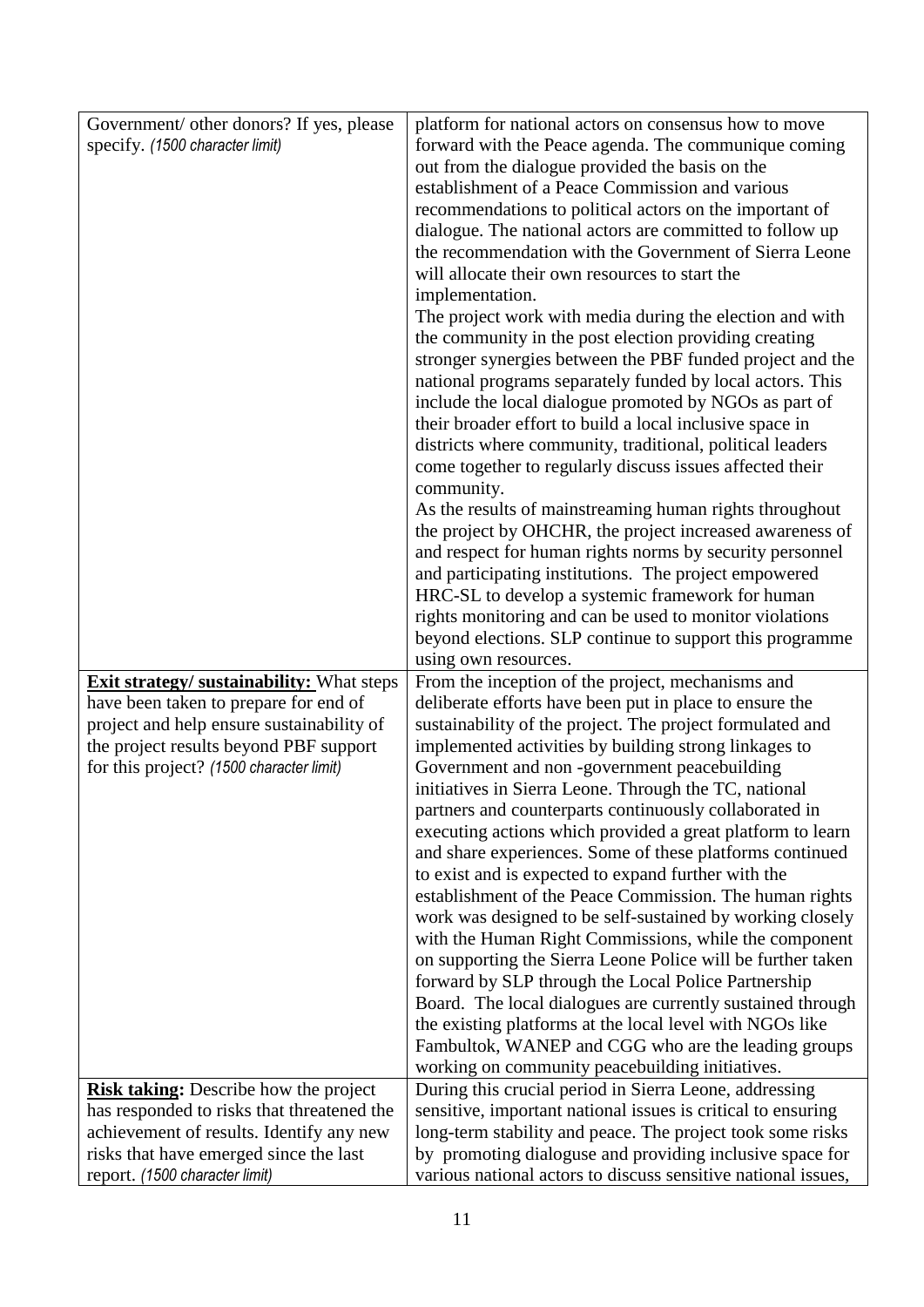|                                                                             | which are important to address grievances and the<br>underlying causes of the current tension. In the case of<br>Bintumani III, the project mitigated risks through<br>leveraging the UN position and coordinated approach with<br>other UN agencies that also contributed to supporting the<br>National Dialogue.<br>On post-election social cohesion activities, the project took<br>risks by engaging citizens in hotspot communities who<br>were marginalized and dissatisfied with some political                                                                 |
|-----------------------------------------------------------------------------|------------------------------------------------------------------------------------------------------------------------------------------------------------------------------------------------------------------------------------------------------------------------------------------------------------------------------------------------------------------------------------------------------------------------------------------------------------------------------------------------------------------------------------------------------------------------|
|                                                                             | leaders who were perceived to have created conflict for<br>their slef-interest of getting ellected. The project addressed<br>risks through a joint approach between the Vice President<br>Office and experienced local CSOs.                                                                                                                                                                                                                                                                                                                                           |
|                                                                             | The project also took risk in promoting inclusion of<br>women in leadership and politics especially in a society<br>where majority of the women were experiencing domestic<br>violence. Working with the police officers, who were<br>sometimes viewed as partisan and with poor track record in<br>the community, was a risk taking but important work as<br>increasing human rights awareness among SLP and<br>facilitating a better relationship between the police and the<br>community is crucial for the long-term stability and<br>prevention in the community. |
| Gender equality: In the reporting                                           | Gender sensitive and responsive interventions are a core                                                                                                                                                                                                                                                                                                                                                                                                                                                                                                               |
| period, which activities have taken place                                   | focus of the project.                                                                                                                                                                                                                                                                                                                                                                                                                                                                                                                                                  |
| with a specific focus on addressing issues<br>of gender equality or women's | • A key activity focusing on women's empowerment was<br>training of female aspirants running for parliamentary,                                                                                                                                                                                                                                                                                                                                                                                                                                                        |
| empowerment? (1500 character limit)                                         | chair, mayoral positions as independent and party                                                                                                                                                                                                                                                                                                                                                                                                                                                                                                                      |
|                                                                             | affiliated. Over 341 female aspirants were trained on                                                                                                                                                                                                                                                                                                                                                                                                                                                                                                                  |
|                                                                             | "effective participation in political and decision-making                                                                                                                                                                                                                                                                                                                                                                                                                                                                                                              |
|                                                                             | processes" during elections. Over 40 selected candidates                                                                                                                                                                                                                                                                                                                                                                                                                                                                                                               |
|                                                                             | were given a platform on radio programmes to present                                                                                                                                                                                                                                                                                                                                                                                                                                                                                                                   |
|                                                                             | their agenda in relation to their political candidature.<br>Profiles for the candidates were documented and shared on                                                                                                                                                                                                                                                                                                                                                                                                                                                  |
|                                                                             | social media. Over 20 radio programs focusing on                                                                                                                                                                                                                                                                                                                                                                                                                                                                                                                       |
|                                                                             | participation and inclusion of women and PWDs in                                                                                                                                                                                                                                                                                                                                                                                                                                                                                                                       |
|                                                                             | elections were broadcasted across 31 radio stations,                                                                                                                                                                                                                                                                                                                                                                                                                                                                                                                   |
|                                                                             | receiving overwhelming acclamation by the public on the                                                                                                                                                                                                                                                                                                                                                                                                                                                                                                                |
|                                                                             | role of women in leadership.<br>• Deliberate efforts were made to mainstream gender at                                                                                                                                                                                                                                                                                                                                                                                                                                                                                 |
|                                                                             | every stage. Issues relating to discrimination based on                                                                                                                                                                                                                                                                                                                                                                                                                                                                                                                |
|                                                                             | gender formed a key component of the training manual                                                                                                                                                                                                                                                                                                                                                                                                                                                                                                                   |
|                                                                             | developed by HRC-SL with support of the OHCHR. This                                                                                                                                                                                                                                                                                                                                                                                                                                                                                                                    |
|                                                                             | was used for monitoring of human rights during elections                                                                                                                                                                                                                                                                                                                                                                                                                                                                                                               |
|                                                                             | and formed an integral component of sensitization.                                                                                                                                                                                                                                                                                                                                                                                                                                                                                                                     |
|                                                                             | • In the post-election dialogues, the project activities                                                                                                                                                                                                                                                                                                                                                                                                                                                                                                               |
|                                                                             | ensured deliberate inclusion women in the community                                                                                                                                                                                                                                                                                                                                                                                                                                                                                                                    |
|                                                                             | dialogues, allowed them to meaningfully participate and                                                                                                                                                                                                                                                                                                                                                                                                                                                                                                                |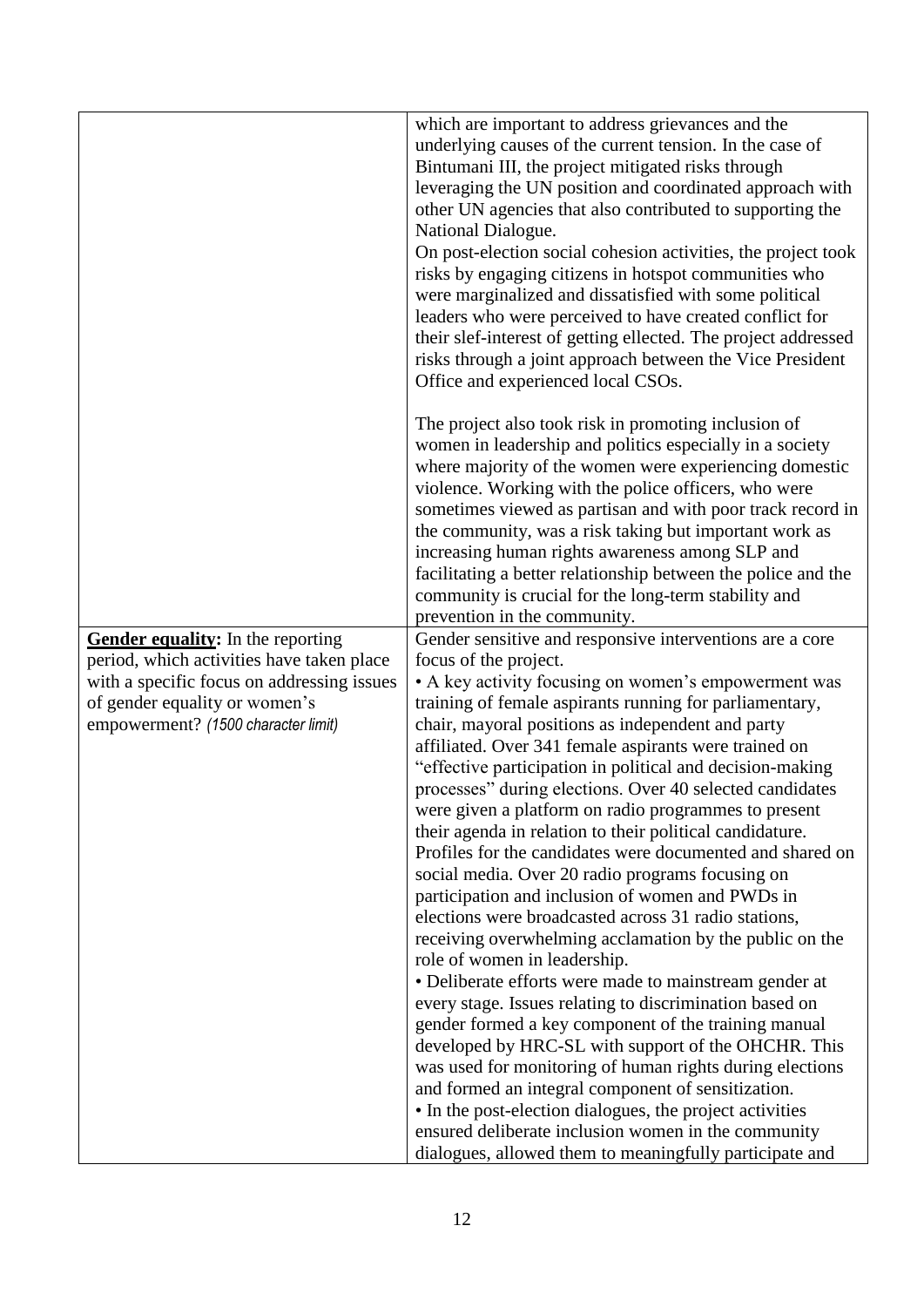|                                                                                                                                                                                                              | voices heard, especially in the community where women<br>are the main victims of electoral violence. |
|--------------------------------------------------------------------------------------------------------------------------------------------------------------------------------------------------------------|------------------------------------------------------------------------------------------------------|
| <b>Other:</b> Are there any other issues<br>concerning project implementation that<br>you want to share, including any capacity<br>needs of the recipient organizations?<br>$(1500 \text{ character limit})$ |                                                                                                      |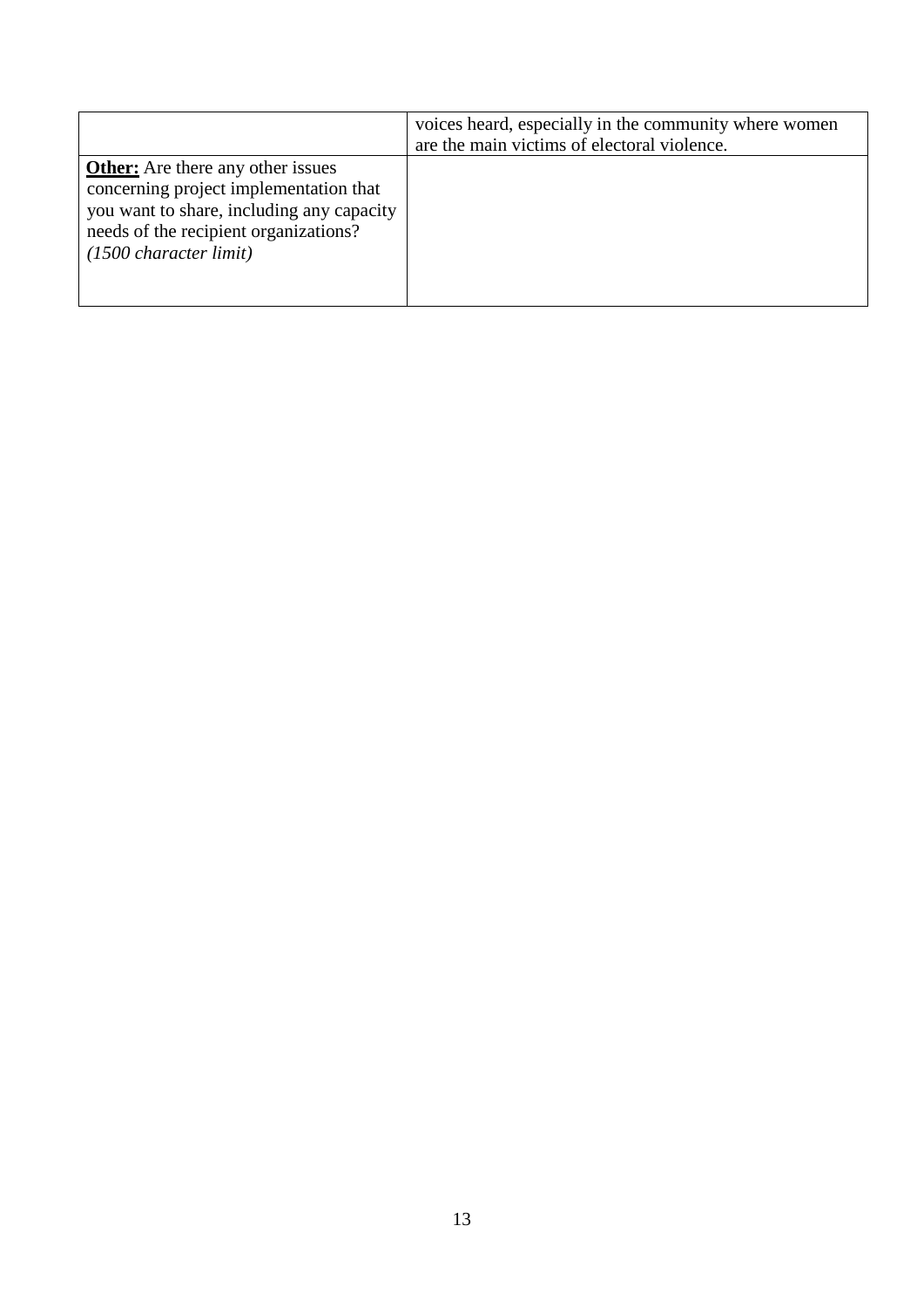**1.3 INDICATOR BASED PERFORMANCE ASSESSMENT***: Using the Project Results Framework as per the approved project document or any amendments- provide an update on the achievement of key indicators at both the outcome and output level in the table below (if your project has more indicators than provided in the table, select the most relevant ones with most relevant progress to highlight). Where it has not been possible to collect data on indicators, state this and provide any explanation.* Provide gender and age disaggregated data. (300 characters max per entry)

|                  | <b>Performance</b>       | <b>Indicator</b> | End of           | <b>Current indicator</b> | <b>Reasons for Variance/ Delay</b>       | <b>Adjustment of</b> |
|------------------|--------------------------|------------------|------------------|--------------------------|------------------------------------------|----------------------|
|                  | <b>Indicators</b>        | <b>Baseline</b>  | project          | progress                 | (if any)                                 | target (if any)      |
|                  |                          |                  | <b>Indicator</b> |                          |                                          |                      |
|                  |                          |                  | <b>Target</b>    |                          |                                          |                      |
| <b>Outcome 1</b> | Indicator 1.1            | 18 cases         | 90% of all       | 100% (59) election       | Sierra Leone police (SLP) reported to    | None                 |
| Natinal          | Number<br>of             | reported and     | reported         | related cases            | have responded to all the 59 election    |                      |
| dialogue,        | reported<br>and          | resolved in      | electoral-       | reported were            | related incidences in the six provinces. |                      |
| peace            | resolved<br>election     | 2012 by SLP      | related          | resolved by SLP in       |                                          |                      |
| advocacy,        | related incidents of     | (do not          | incidents of     | accordance to            |                                          |                      |
| and violence     | violence                 | represent all    | violence are     | SOPs - North East        |                                          |                      |
| prevention       | (disaggregated by        | actual cases)    | resolved in      | $(16)$ ; North-West      |                                          |                      |
| enhanced         | gender,<br>age,          |                  | accordance       | $(9)$ ; Eastern $(8)$    |                                          |                      |
|                  | location, type of        |                  | with agreed      | and South $(7)$ ; and    |                                          |                      |
|                  | violence                 |                  | <b>SOPs</b>      | West - Rural &           |                                          |                      |
|                  |                          |                  |                  | urban $(19)$ .           |                                          |                      |
|                  | Indicator 1.2            | 83% of           | 90% (midline     | To be clarified.         |                                          |                      |
|                  | Percentage<br>$\sigma f$ | respondents      | by Dec $2017$ ;  |                          |                                          |                      |
|                  | people<br>who            | confirmed        | 95% (end-line    |                          |                                          |                      |
|                  | express confidence       | that political   | target)          |                          |                                          |                      |
|                  | safety<br>and<br>in      | competition      |                  |                          |                                          |                      |
|                  | security measures        | did not lead     |                  |                          |                                          |                      |
|                  | to enable them to        | to violence in   |                  |                          |                                          |                      |
|                  | participate in the       | communities      |                  |                          |                                          |                      |
|                  | electoral processes      | in 2012          |                  |                          |                                          |                      |
|                  | (disaggered by)          | elections        |                  |                          |                                          |                      |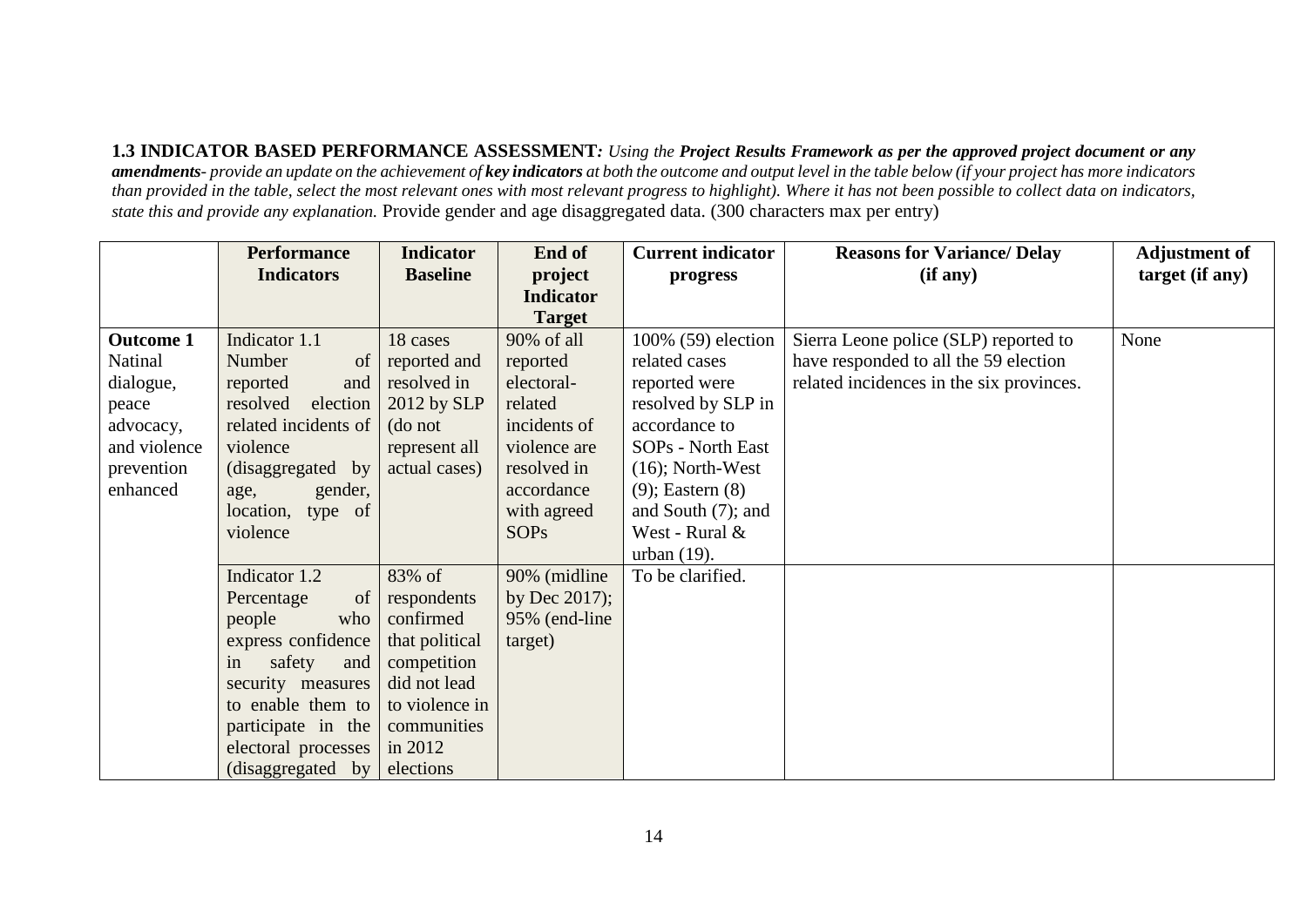| <b>Performance</b><br><b>Indicators</b>                                                                                                                     | <b>Indicator</b><br><b>Baseline</b>                                                                                                               | End of<br>project                                                                                                                  | <b>Current indicator</b><br>progress                                                                                                                                          | <b>Reasons for Variance/ Delay</b><br>(if any) | <b>Adjustment of</b><br>target (if any) |
|-------------------------------------------------------------------------------------------------------------------------------------------------------------|---------------------------------------------------------------------------------------------------------------------------------------------------|------------------------------------------------------------------------------------------------------------------------------------|-------------------------------------------------------------------------------------------------------------------------------------------------------------------------------|------------------------------------------------|-----------------------------------------|
|                                                                                                                                                             |                                                                                                                                                   |                                                                                                                                    |                                                                                                                                                                               |                                                |                                         |
| age, gender, and<br>location)                                                                                                                               |                                                                                                                                                   |                                                                                                                                    |                                                                                                                                                                               |                                                |                                         |
| Indicator 1.3<br>Level of influence<br>media<br>by<br>campaigns towards<br>the inclusion of<br>marginalised<br>and<br>excluded<br>person<br>(women and PWD) | Zero                                                                                                                                              | Respondents<br>report greater<br>understanding<br>of the<br>concerns of<br>women and<br>PWD and<br>show greater<br>willingness to  | Post training<br>surveys indicated a<br>greater<br>understanding of<br>women and<br>persons with<br>disabilities (PWD)<br>in politics and a<br>willingness to vote            |                                                | None                                    |
|                                                                                                                                                             |                                                                                                                                                   |                                                                                                                                    |                                                                                                                                                                               |                                                |                                         |
| Percentage<br>of<br>political<br>parties<br>in national intra-<br>and<br>inter-party<br>dialogues                                                           | political<br>parties<br>represented<br>in inter-party<br>dialogues<br>$-80\%$ of<br>electoral<br>related<br>dispute cases<br>were<br>mediated and | election-<br>related<br>contentions<br>among<br>political<br>parties<br>addressed<br>through<br>dialogue<br>$-90\%$ of<br>election | political parties<br>represented at<br>inter-party<br>dialogues<br>2.305 electoral<br>related cases<br>solved by<br>Alternative<br>Dispute Resolution<br>(ADR)<br>mechanisms. |                                                |                                         |
|                                                                                                                                                             | Indicator 1.1.1                                                                                                                                   | $-100\%$ of<br>that are represented                                                                                                | <b>Indicator</b><br><b>Target</b><br>vote for them<br>$-100\%$ of<br>related cases                                                                                            | for them.<br>1.100% of                         |                                         |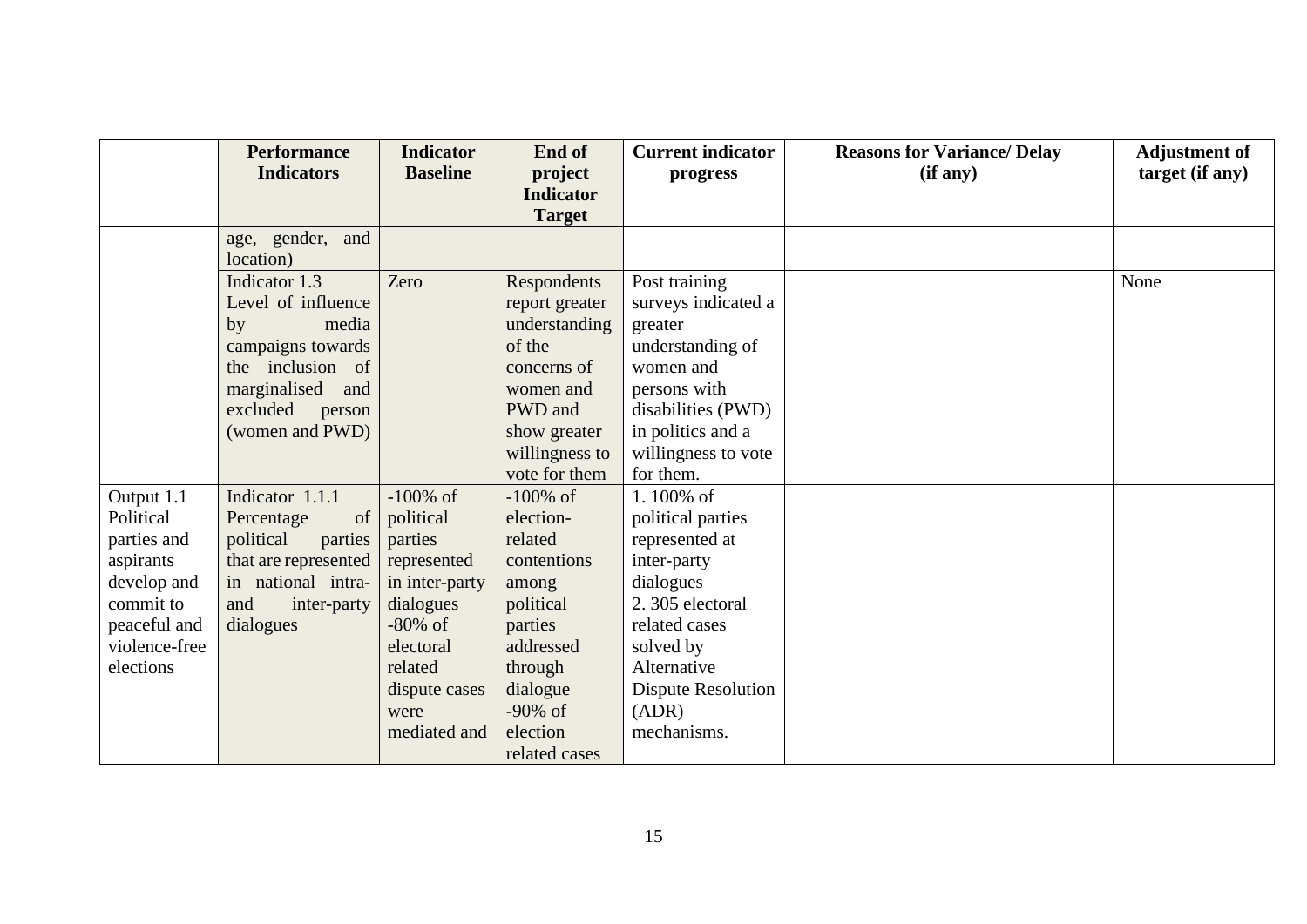|                                                             | <b>Performance</b>                                                                            | <b>Indicator</b> | End of           | <b>Current indicator</b> | <b>Reasons for Variance/ Delay</b> | <b>Adjustment of</b> |
|-------------------------------------------------------------|-----------------------------------------------------------------------------------------------|------------------|------------------|--------------------------|------------------------------------|----------------------|
|                                                             | <b>Indicators</b>                                                                             | <b>Baseline</b>  | project          | progress                 | (if any)                           | target (if any)      |
|                                                             |                                                                                               |                  | <b>Indicator</b> |                          |                                    |                      |
|                                                             |                                                                                               |                  | <b>Target</b>    |                          |                                    |                      |
|                                                             |                                                                                               | resolved in      | resolved         |                          |                                    |                      |
|                                                             |                                                                                               | 2012             | through          |                          |                                    |                      |
|                                                             |                                                                                               |                  | dialogue in      |                          |                                    |                      |
|                                                             |                                                                                               |                  | the 2018         |                          |                                    |                      |
|                                                             |                                                                                               |                  | elections        |                          |                                    |                      |
|                                                             | Indicator 1.1.2                                                                               | 100% (12)        | 100% of          | $100\%$ (16)             |                                    |                      |
|                                                             | Percentage                                                                                    | parties          | parties          | political parties        |                                    |                      |
|                                                             | of<br>registered                                                                              | signed in        | subscribing to   | signed in 2018in         |                                    |                      |
|                                                             | political<br>parties                                                                          | 2012             | the CoC          | addition to their        |                                    |                      |
|                                                             | that sign onto the                                                                            | elections        |                  | respective wings         |                                    |                      |
|                                                             | Code of Conduct                                                                               |                  |                  | of women                 |                                    |                      |
|                                                             | $(CoC)$ , including                                                                           |                  |                  | (APPWA) and              |                                    |                      |
|                                                             | <b>APPWA</b><br>and                                                                           |                  |                  | youth (APPYA)            |                                    |                      |
|                                                             | <b>APPYA</b>                                                                                  |                  |                  |                          |                                    |                      |
| Output 1.2                                                  | Indicator 1.2.1                                                                               | 79.6% (KAP       | 85% (midline     | To be clarified.         |                                    |                      |
| Sustained                                                   | Percentage<br>of                                                                              | Survey 2017)     | target), 90%     |                          |                                    |                      |
| non-violence                                                | sampled                                                                                       |                  | (end-line)       |                          |                                    |                      |
| campaigns                                                   | community                                                                                     |                  | target)          |                          |                                    |                      |
| conducted                                                   | members that are                                                                              |                  |                  |                          |                                    |                      |
| and messages                                                | of<br>the<br>aware                                                                            |                  |                  |                          |                                    |                      |
|                                                             |                                                                                               |                  |                  |                          |                                    |                      |
|                                                             |                                                                                               |                  |                  |                          |                                    |                      |
|                                                             |                                                                                               |                  |                  |                          |                                    |                      |
|                                                             |                                                                                               |                  |                  |                          |                                    |                      |
| on human<br>rights and<br>peaceful<br>elections<br>promoted | of<br>importance<br>election-related<br>non-violence,<br>rights,<br>human<br>of<br>protection |                  |                  |                          |                                    |                      |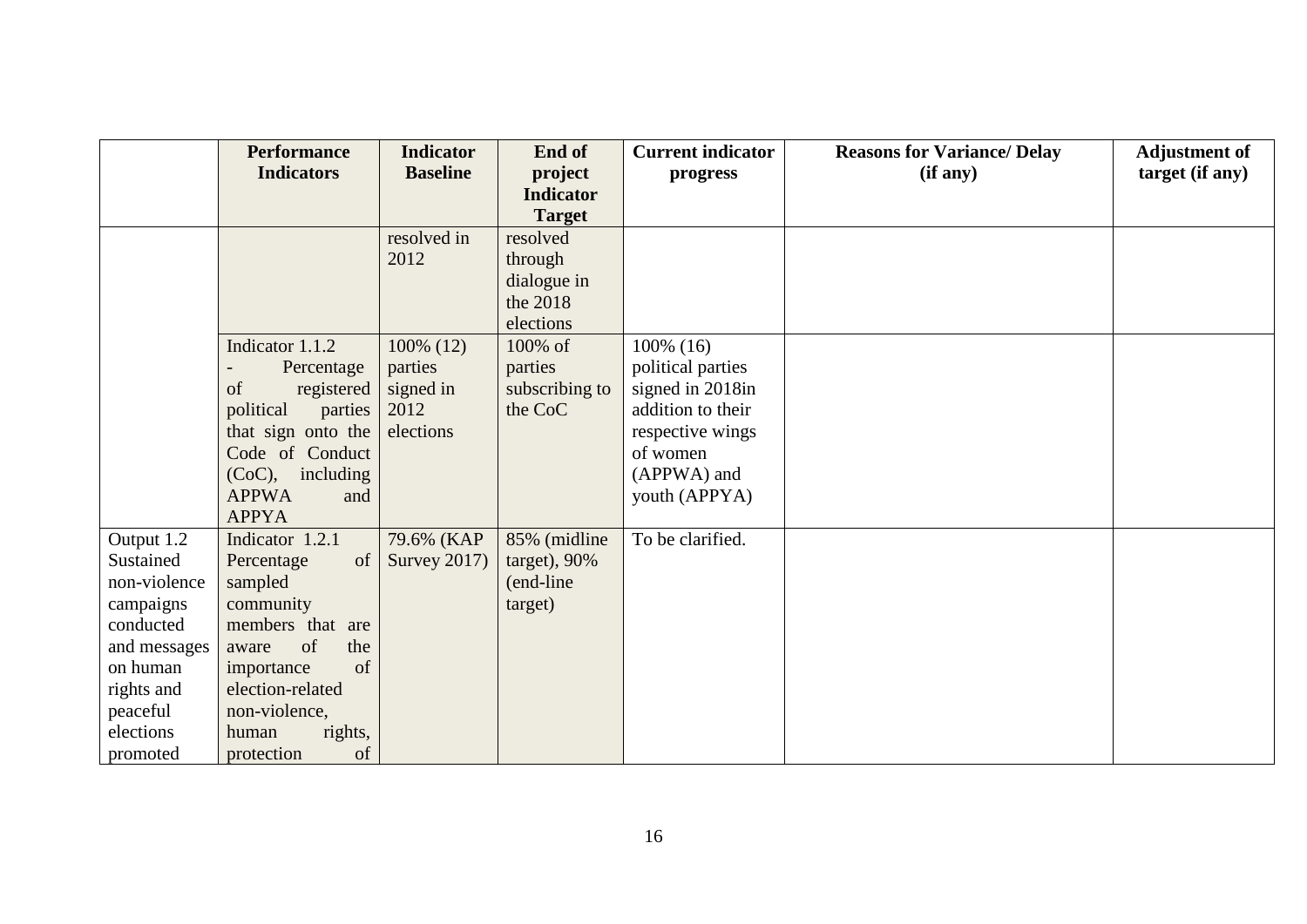|                         | <b>Performance</b><br><b>Indicators</b>                                                                                                                                    | <b>Indicator</b><br><b>Baseline</b>                                            | End of<br>project                                                                                                                                                                                                                | <b>Current indicator</b><br>progress                                                                                                                              | <b>Reasons for Variance/ Delay</b><br>(if any)                                                                                 | <b>Adjustment of</b><br>target (if any) |
|-------------------------|----------------------------------------------------------------------------------------------------------------------------------------------------------------------------|--------------------------------------------------------------------------------|----------------------------------------------------------------------------------------------------------------------------------------------------------------------------------------------------------------------------------|-------------------------------------------------------------------------------------------------------------------------------------------------------------------|--------------------------------------------------------------------------------------------------------------------------------|-----------------------------------------|
|                         |                                                                                                                                                                            |                                                                                | <b>Indicator</b><br><b>Target</b>                                                                                                                                                                                                |                                                                                                                                                                   |                                                                                                                                |                                         |
| across Sierra<br>Leone  | women and girls<br>from SGBV                                                                                                                                               |                                                                                |                                                                                                                                                                                                                                  |                                                                                                                                                                   |                                                                                                                                |                                         |
|                         | Indicator 1.2.2<br>Number of women<br>and<br>youth<br>organisations<br>sensitised<br>$\Omega$<br>election-related<br>non-violence<br>and<br>prevention<br>on<br><b>GBV</b> | 30% of<br>women and<br>youth<br>organisations<br>sensitised on<br>above issues | 75% of<br>targeted youth<br>and women<br>organisations<br>and<br>associations<br>are<br>undertaking<br>dedicated<br>non-violence<br>and gender-<br>based<br>violence<br>prevention<br>activities<br>during the<br>election cycle | 100% (3) targeted<br>youth and women<br>organisations (1)<br>youth $& 2$ women)<br>sensitised on<br>election related<br>non-violence and<br>prevention of<br>GBV. | All the 3 youth and women organisations<br>targeted benefitted from specific project<br>activities during the electoral cycle. | None                                    |
| Output 1.3<br>Access to | Indicator 1.3.1<br>Number<br>of <sub>1</sub>                                                                                                                               | Approximate<br>ly 65 cases                                                     | At least 150<br>cases                                                                                                                                                                                                            | At least 36<br>election-related                                                                                                                                   | The successful use of Alternative Dispute<br>Resolution (ADR) mechanisms                                                       |                                         |
| justice for             | election-related                                                                                                                                                           | adjidicated                                                                    | adjudicated in                                                                                                                                                                                                                   | cases adjudicated                                                                                                                                                 | significantly reduced the number of cases                                                                                      |                                         |
| rights                  | adjudicated<br>cases                                                                                                                                                       | during $2012$ ;                                                                | accordance                                                                                                                                                                                                                       | by courts in                                                                                                                                                      | reaching the courts for adjudication.                                                                                          |                                         |
| holders,                | and completed by                                                                                                                                                           | 0 cases                                                                        | with process                                                                                                                                                                                                                     | accordance with                                                                                                                                                   |                                                                                                                                |                                         |
| including               | the courts handling                                                                                                                                                        | adjudicated                                                                    |                                                                                                                                                                                                                                  | process flows (5 in                                                                                                                                               |                                                                                                                                |                                         |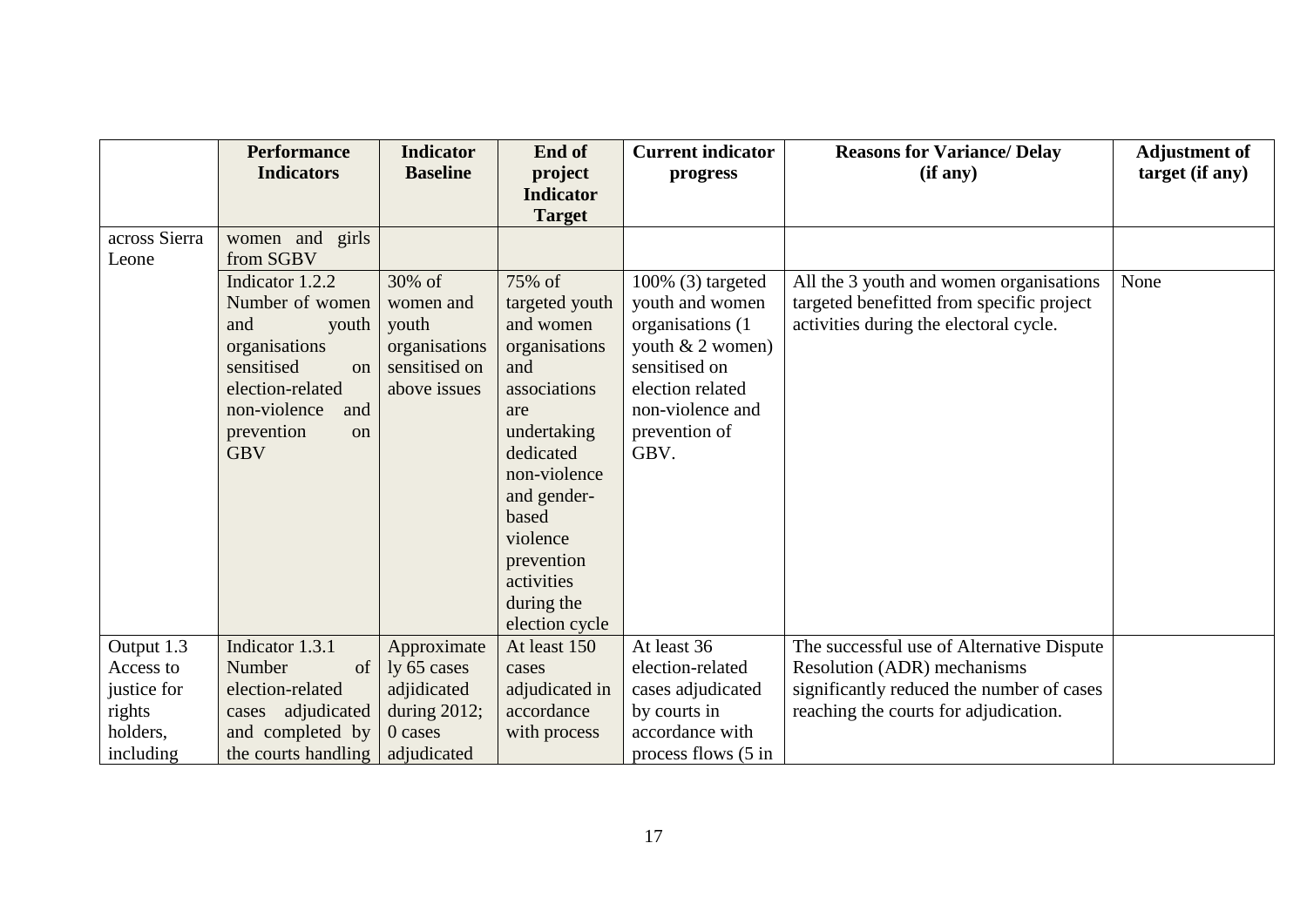|                  | <b>Performance</b>   | <b>Indicator</b> | End of           | <b>Current indicator</b> | <b>Reasons for Variance/ Delay</b>          | <b>Adjustment of</b> |
|------------------|----------------------|------------------|------------------|--------------------------|---------------------------------------------|----------------------|
|                  | <b>Indicators</b>    | <b>Baseline</b>  | project          | progress                 | (if any)                                    | target (if any)      |
|                  |                      |                  | <b>Indicator</b> |                          |                                             |                      |
|                  |                      |                  | <b>Target</b>    |                          |                                             |                      |
| women and        | electoral cases in   | in               | flows in 2018    | Supreme Court, 12        |                                             |                      |
| vulnerable       | accordance<br>with   | accordance       | elections        | at the High Court        |                                             |                      |
| groups who       | agreed<br>process    | with process     |                  | and 10 at the            |                                             |                      |
| may become       | flow.                | flows            |                  | Magistrate Court).       |                                             |                      |
| victims of       | Indicator 1.3.2      | 12 cases         | 40 cases in      | 24 cases of human        | <b>Alternative Dispute Resolution (ADR)</b> |                      |
| election-        | Number<br>of         | reported in      | 2018 elections   | rights violations        | mechanism proved effective in handling      |                      |
| related          | reported cases on    | 2012             |                  | reported were            | human right violations hence few cases      |                      |
| offences,        | elections-related    | elections        |                  | addressed by             | reported to relevant institution.           |                      |
| enhanced         | human<br>rights      |                  |                  | Human Rights             |                                             |                      |
|                  | violations           |                  |                  | Commission               |                                             |                      |
|                  | (disaggregated by    |                  |                  | during the               |                                             |                      |
|                  | gender,<br>location, |                  |                  | electoral cycle.         |                                             |                      |
|                  | of<br>age,<br>type   |                  |                  |                          |                                             |                      |
|                  | violation)           |                  |                  |                          |                                             |                      |
| Output 1.4       | Indicator 1.4.1      |                  |                  |                          |                                             |                      |
|                  |                      |                  |                  |                          |                                             |                      |
|                  | Indicator 1.4.2      |                  |                  |                          |                                             |                      |
| <b>Outcome 2</b> | Indicator 2.1        | Zero             | 50% success      | This percentage          |                                             |                      |
| Public           | - Percentage of      |                  | rate in 2018     | will be clarified        |                                             |                      |
| security, civil  | reported             |                  |                  | after some analysis      |                                             |                      |
| protection,      | complaints of        |                  |                  | and surveys are          |                                             |                      |
| human rights     | police response to   |                  |                  | conducted                |                                             |                      |
| promotion,       | election-related     |                  |                  |                          |                                             |                      |
| and peaceful     | incidents with       |                  |                  |                          |                                             |                      |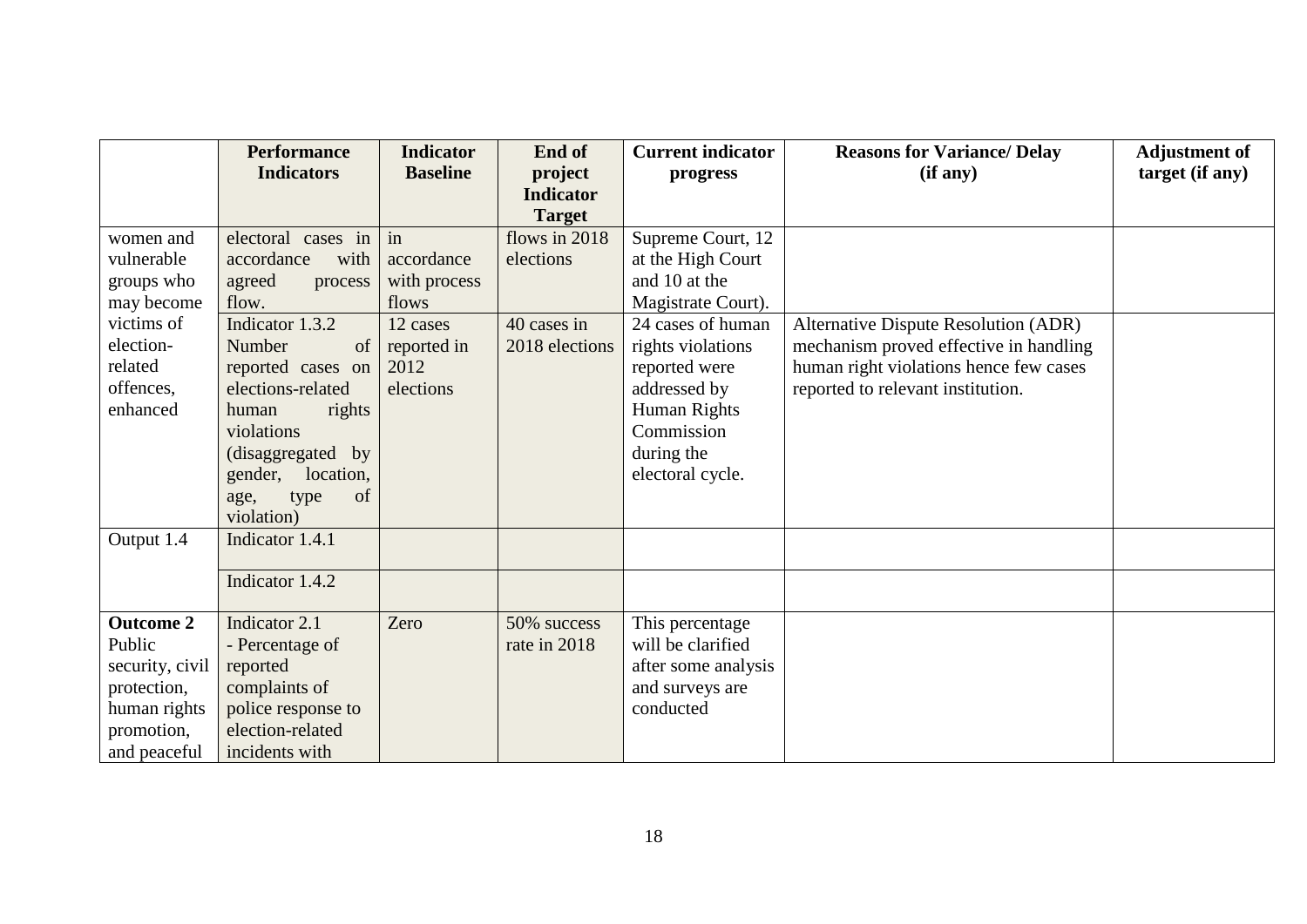|                                     | <b>Performance</b><br><b>Indicators</b>                                                                                                                                                                                                                                                                                                                                                                                                                                         | <b>Indicator</b><br><b>Baseline</b>                                                             | End of<br>project<br><b>Indicator</b>                                                           | <b>Current indicator</b><br>progress                                                                                                                                                                                                           | <b>Reasons for Variance/ Delay</b><br>(if any)                                                                                                                                                                                                                                                                                    | <b>Adjustment of</b><br>target (if any) |
|-------------------------------------|---------------------------------------------------------------------------------------------------------------------------------------------------------------------------------------------------------------------------------------------------------------------------------------------------------------------------------------------------------------------------------------------------------------------------------------------------------------------------------|-------------------------------------------------------------------------------------------------|-------------------------------------------------------------------------------------------------|------------------------------------------------------------------------------------------------------------------------------------------------------------------------------------------------------------------------------------------------|-----------------------------------------------------------------------------------------------------------------------------------------------------------------------------------------------------------------------------------------------------------------------------------------------------------------------------------|-----------------------------------------|
|                                     |                                                                                                                                                                                                                                                                                                                                                                                                                                                                                 |                                                                                                 | <b>Target</b>                                                                                   |                                                                                                                                                                                                                                                |                                                                                                                                                                                                                                                                                                                                   |                                         |
| response<br>capacities<br>sustained | excessive use of<br>force<br>- Number of<br>reported<br>complaints of<br>police response to<br>incidents with<br>excessive police<br>force<br>Indicator 2.2<br>of <sub>1</sub><br>Percentage<br>members of public<br>that<br>express<br>confidence<br>with<br>response of police<br>and other security<br>personnel<br>in<br>addressing human<br>violations<br>rights<br>and<br>election-<br>offences<br>related<br>including gender-<br>violence<br>based<br>(disaggregated by | 14% of<br>sampled<br>population<br>confirmed<br>national<br>security<br>agencies are<br>neutral | 25% of<br>sampled<br>population<br>confirmed<br>national<br>security<br>agencies are<br>neutral | 69.4% of sampled<br>population<br>confirmed their<br>confidence with<br>the response of<br>police and other<br>security personel<br>in addressing<br>violations and<br>offences during<br>electoral cycle (pg.<br>18 of IGR survey<br>report). | According to an IGR report: Deepening<br>democracy in Sierra Leone, relationship<br>between citizens and police during run-<br>up to and elections, the SLP obtained a<br>high approval rating, due to belief of<br>public that the SLP provide a secure<br>environment during elections despite a<br>few incidences of violence. | None                                    |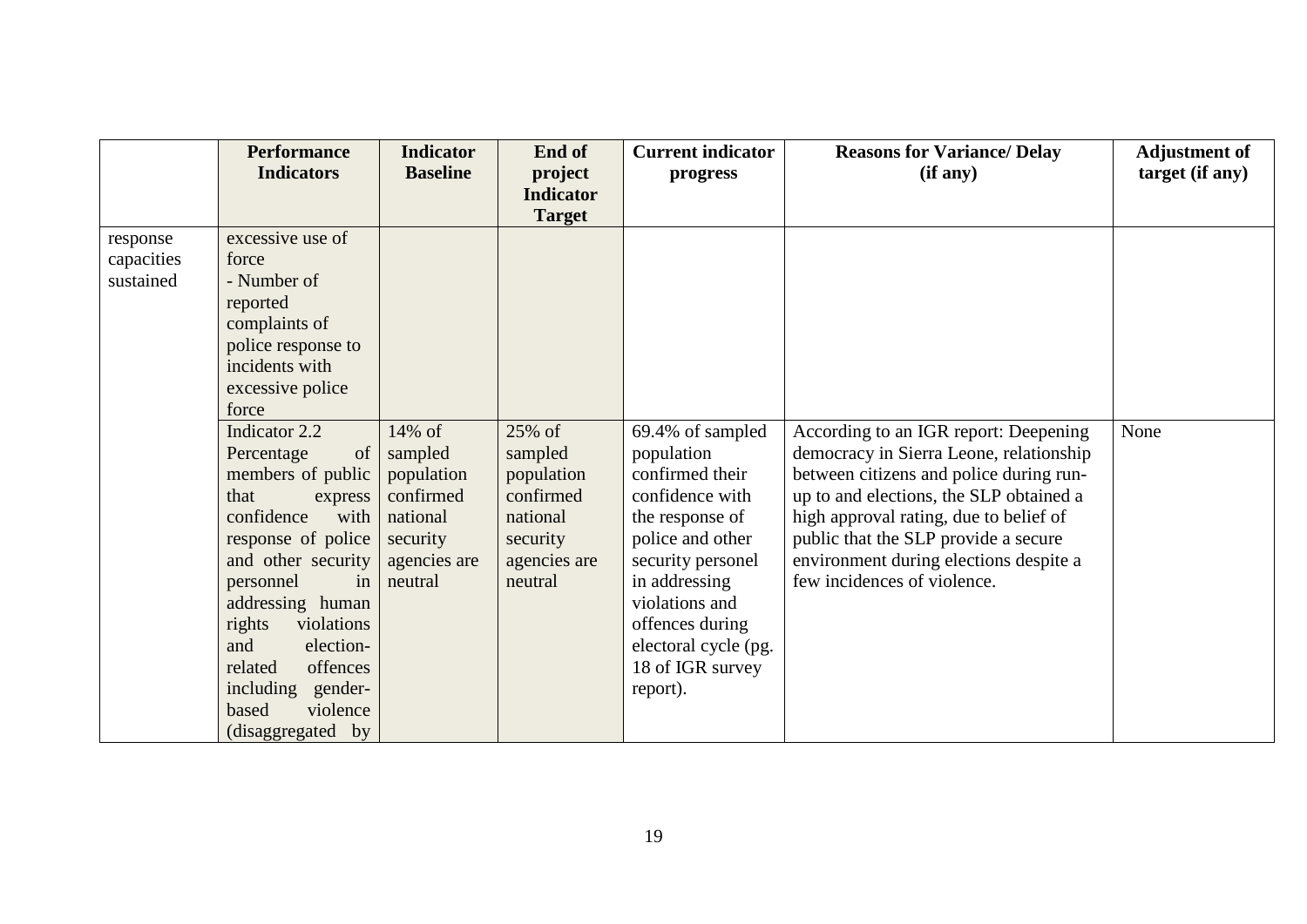|                                                                                                                      | <b>Performance</b><br><b>Indicators</b>                                                                                                                                                                                      | <b>Indicator</b><br><b>Baseline</b>                                                                                                          | End of<br>project<br><b>Indicator</b>                                                             | <b>Current indicator</b><br>progress                                                                                                                                                                                                | <b>Reasons for Variance/ Delay</b><br>(if any)                                                                                                                                                                       | <b>Adjustment of</b><br>target (if any) |
|----------------------------------------------------------------------------------------------------------------------|------------------------------------------------------------------------------------------------------------------------------------------------------------------------------------------------------------------------------|----------------------------------------------------------------------------------------------------------------------------------------------|---------------------------------------------------------------------------------------------------|-------------------------------------------------------------------------------------------------------------------------------------------------------------------------------------------------------------------------------------|----------------------------------------------------------------------------------------------------------------------------------------------------------------------------------------------------------------------|-----------------------------------------|
|                                                                                                                      | gender,<br>age,<br>location)                                                                                                                                                                                                 |                                                                                                                                              | <b>Target</b>                                                                                     |                                                                                                                                                                                                                                     |                                                                                                                                                                                                                      |                                         |
|                                                                                                                      | Indicator 2.3<br>An effective and<br>coordinated early-<br>warning system is<br>in place to prevent<br>election-related<br>conflict<br>and<br>violence                                                                       | In 2012<br>several<br>situation<br>rooms were<br>in place but<br>not fully<br>coordinated<br>in terms of<br>reports and<br>early<br>response | Well-<br>structured and<br>coordinated<br>situation room<br>is operational<br>by December<br>2017 | <b>National Situation</b><br>Room in place and<br>fully functional<br>throughout the<br>electoral period.                                                                                                                           | None                                                                                                                                                                                                                 | None                                    |
| Output 2.1<br>The national<br>and<br>community-<br>based early<br>warning and<br>response<br>systems<br>strengthened | Indicator 2.1.1<br>of<br>Percentage<br>security<br>committees that are<br>functional<br>and<br>responsive<br>to<br>election<br>related<br>incident<br>disaggregated<br>by<br>type of committee<br>(DISEC, PROSEC,<br>CHISEC) | Zero                                                                                                                                         | 50% of<br>reported<br>issues<br>responded in<br>2018 elections                                    | 100% of existing<br>security<br>committees<br>functional and<br>responsive to<br><i>(committees)</i><br>functional during<br>March 2018<br>ellections include:<br>15 CHISECs, 4<br>PROSEC <sub>s</sub> & 10<br>DISEC <sub>s</sub> ) | Due to the small number of functional<br>security commitees during the<br>intervention, it was possible for the<br>project to target all of them as it was<br>crucial to re-actiate them with support of<br>the ONS. |                                         |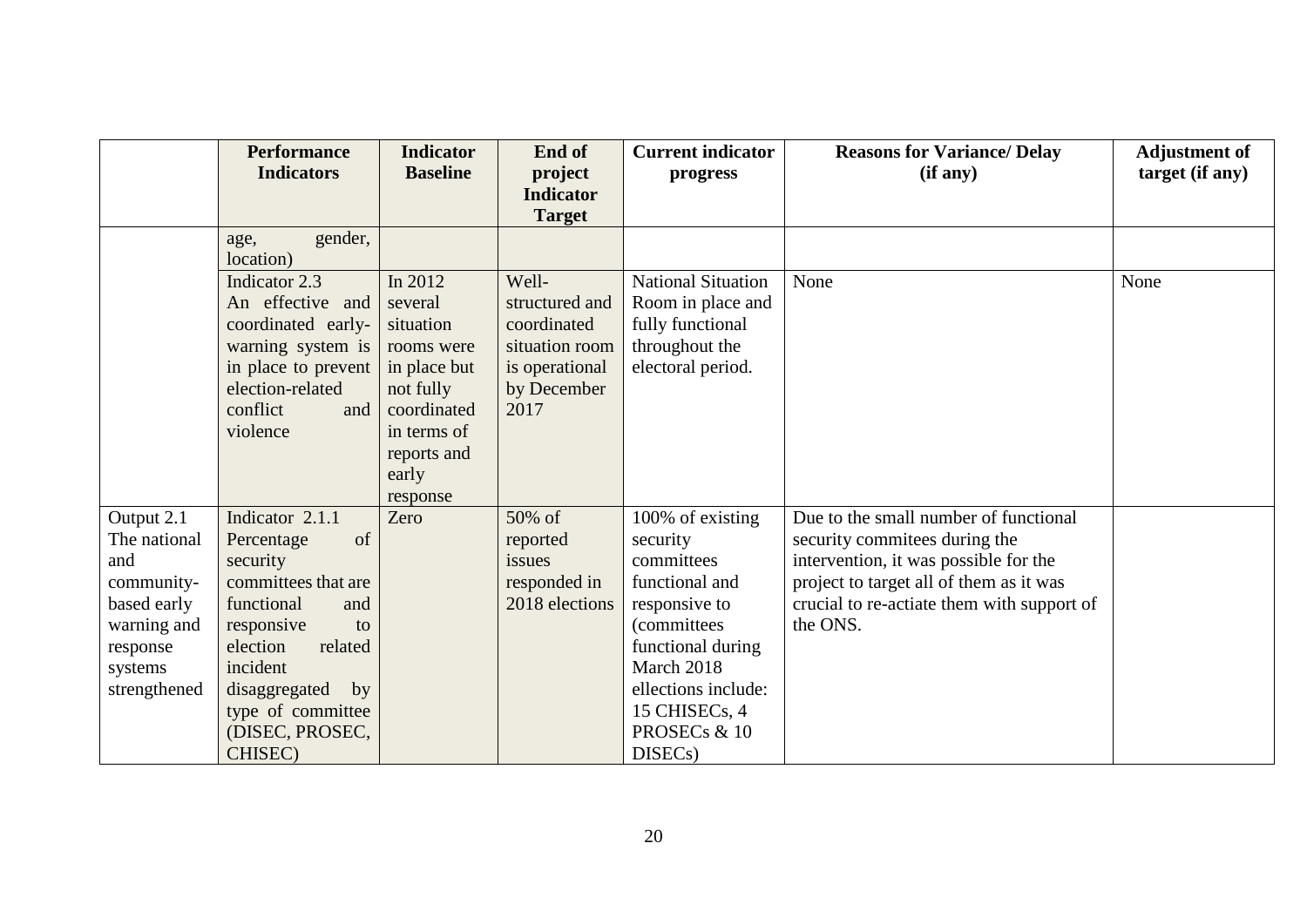|              | <b>Performance</b><br><b>Indicators</b> | <b>Indicator</b><br><b>Baseline</b> | End of<br>project | <b>Current indicator</b><br>progress | <b>Reasons for Variance/ Delay</b><br>(if any) | <b>Adjustment of</b><br>target (if any) |
|--------------|-----------------------------------------|-------------------------------------|-------------------|--------------------------------------|------------------------------------------------|-----------------------------------------|
|              |                                         |                                     | <b>Indicator</b>  |                                      |                                                |                                         |
|              |                                         |                                     | <b>Target</b>     |                                      |                                                |                                         |
|              | Indicator 2.1.2                         | Zero                                | 50% of            | To be clarified                      |                                                |                                         |
|              | Percentage of early                     |                                     | reported          | after some analysis                  |                                                |                                         |
|              | warning<br>issues                       |                                     | issues            | and surveys are                      |                                                |                                         |
|              | reported<br>the<br>to                   |                                     | responded in      | conducted                            |                                                |                                         |
|              | National Situation                      |                                     | 2018 elections    |                                      |                                                |                                         |
|              | that<br>Room<br>are                     |                                     |                   |                                      |                                                |                                         |
|              | responded to<br>in                      |                                     |                   |                                      |                                                |                                         |
|              | accordance<br>with                      |                                     |                   |                                      |                                                |                                         |
|              | established                             |                                     |                   |                                      |                                                |                                         |
|              | and<br>processes                        |                                     |                   |                                      |                                                |                                         |
|              | <b>SOPs</b>                             |                                     |                   |                                      |                                                |                                         |
|              | (disaggregated by                       |                                     |                   |                                      |                                                |                                         |
|              | type of issues and                      |                                     |                   |                                      |                                                |                                         |
|              | location)                               |                                     |                   |                                      |                                                |                                         |
|              | Indicator 2.2.1                         | Zero                                | A minimum         | At least 62 cases                    | The variance can be attributed to              |                                         |
| Output 2.2   | Number of cases                         |                                     | of 100 cases      | identified and                       | intereventions and efforts of                  |                                         |
| Capacity of  | identified<br>and                       |                                     | by SLP            | addressed by SLP                     | decentralised security systems                 |                                         |
| SLP for      | addressed by the                        |                                     |                   | personnel trained                    | (CHISECs, DISECs and PROSECs)                  |                                         |
| conflict     | security personnel                      |                                     |                   | on election                          | working through the early warning              |                                         |
| prevention   | trained on election                     |                                     |                   | security (violence:                  | structres to adress and respond to issues      |                                         |
| and peaceful | security                                |                                     |                   | 12, intolerance: 15,                 | at local levels in a parrallel manner.         |                                         |
| management   |                                         |                                     |                   | & election                           |                                                |                                         |
| of violence  |                                         |                                     |                   | malpractices: 5)                     |                                                |                                         |
| improved     | Indicator 2.2.2                         | Weak                                | -3 simulations    | - 3 election                         | None                                           | None                                    |
|              |                                         | response                            | conducted         | security simulation                  |                                                |                                         |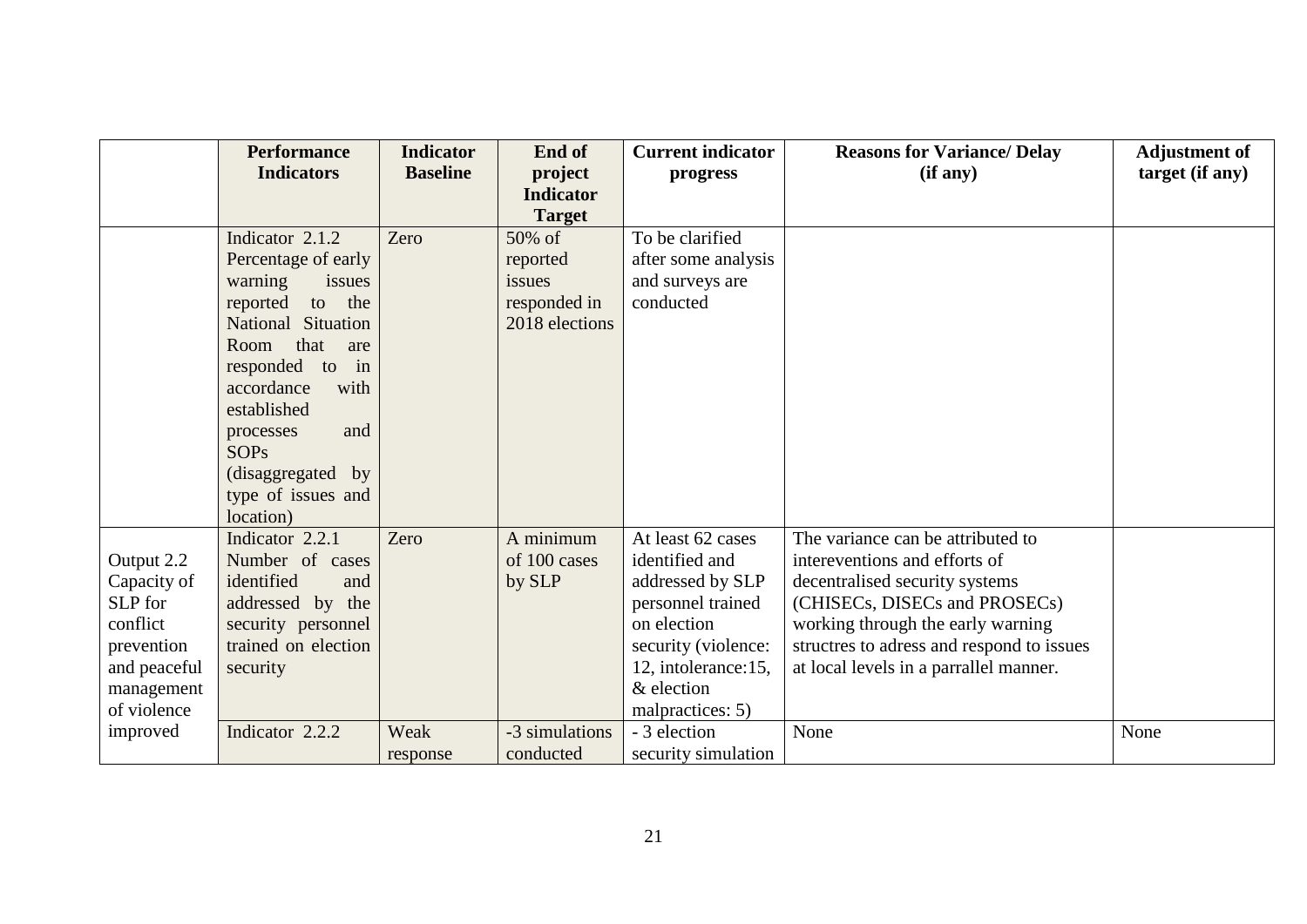|                  | <b>Performance</b><br><b>Indicators</b>                                                                                                                         | <b>Indicator</b>                    | End of                                                            | <b>Current indicator</b>                                                                                                                                           | <b>Reasons for Variance/ Delay</b> | <b>Adjustment of</b> |
|------------------|-----------------------------------------------------------------------------------------------------------------------------------------------------------------|-------------------------------------|-------------------------------------------------------------------|--------------------------------------------------------------------------------------------------------------------------------------------------------------------|------------------------------------|----------------------|
|                  |                                                                                                                                                                 | <b>Baseline</b>                     | project<br><b>Indicator</b>                                       | progress                                                                                                                                                           | (if any)                           | target (if any)      |
|                  |                                                                                                                                                                 |                                     | <b>Target</b>                                                     |                                                                                                                                                                    |                                    |                      |
|                  | - Improvement in<br>level of<br>preparedness of<br>security officials in<br>responding to<br>election security<br>threats<br>-Number<br>of<br>contingency plans | preparations<br>in 2012<br>election | -Gradual<br>increase in<br>level of<br>preparedness<br>from $1-3$ | exercises<br>conducted directly<br>benefiting over<br>330 security<br>personnel.<br>- Increased level of<br>understanding on<br>preparedness from<br>1 to 3 (post- |                                    |                      |
|                  | put in place by the<br>SLP to support and<br>address<br>issues<br>during election                                                                               |                                     |                                                                   | exercise findings)                                                                                                                                                 |                                    |                      |
| Output 2.3       | Indicator 2.3.1                                                                                                                                                 |                                     |                                                                   |                                                                                                                                                                    |                                    |                      |
|                  | Indicator 2.3.2                                                                                                                                                 |                                     |                                                                   |                                                                                                                                                                    |                                    |                      |
| Output 2.4       | Indicator 2.4.1                                                                                                                                                 |                                     |                                                                   |                                                                                                                                                                    |                                    |                      |
|                  | Indicator 2.4.2                                                                                                                                                 |                                     |                                                                   |                                                                                                                                                                    |                                    |                      |
| <b>Outcome 3</b> | Indicator 3.1                                                                                                                                                   |                                     |                                                                   |                                                                                                                                                                    |                                    |                      |
|                  | Indicator 3.2                                                                                                                                                   |                                     |                                                                   |                                                                                                                                                                    |                                    |                      |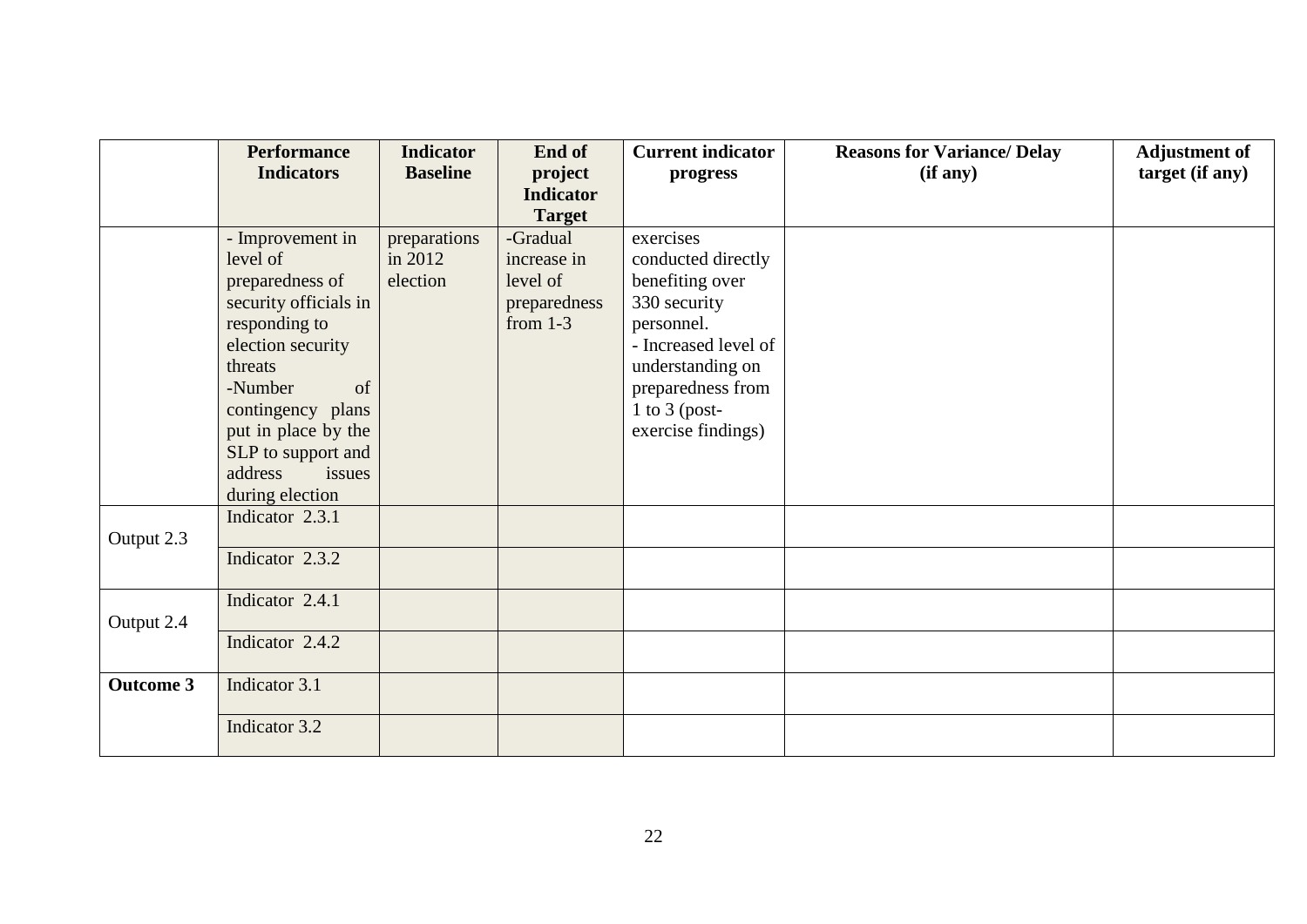|                  | <b>Performance</b><br><b>Indicators</b> | <b>Indicator</b><br><b>Baseline</b> | End of<br>project                 | <b>Current indicator</b><br>progress | <b>Reasons for Variance/ Delay</b><br>(if any) | <b>Adjustment of</b><br>target (if any) |
|------------------|-----------------------------------------|-------------------------------------|-----------------------------------|--------------------------------------|------------------------------------------------|-----------------------------------------|
|                  |                                         |                                     | <b>Indicator</b><br><b>Target</b> |                                      |                                                |                                         |
|                  | Indicator 3.3                           |                                     |                                   |                                      |                                                |                                         |
| Output 3.1       | Indicator 3.1.1                         |                                     |                                   |                                      |                                                |                                         |
|                  | Indicator 3.1.2                         |                                     |                                   |                                      |                                                |                                         |
| Output 3.2       | Indicator 3.2.1                         |                                     |                                   |                                      |                                                |                                         |
|                  | Indicator 3.2.2                         |                                     |                                   |                                      |                                                |                                         |
| Output 3.3       | Indicator 3.3.1                         |                                     |                                   |                                      |                                                |                                         |
|                  | Indicator 3.3.2                         |                                     |                                   |                                      |                                                |                                         |
| Output 3.4       | Indicator 3.4.1                         |                                     |                                   |                                      |                                                |                                         |
|                  | Indicator 3.4.2                         |                                     |                                   |                                      |                                                |                                         |
| <b>Outcome 4</b> | Indicator 4.1                           |                                     |                                   |                                      |                                                |                                         |
|                  | Indicator 4.2                           |                                     |                                   |                                      |                                                |                                         |
|                  | Indicator 4.3                           |                                     |                                   |                                      |                                                |                                         |
| Output 4.1       | Indicator 4.1.1                         |                                     |                                   |                                      |                                                |                                         |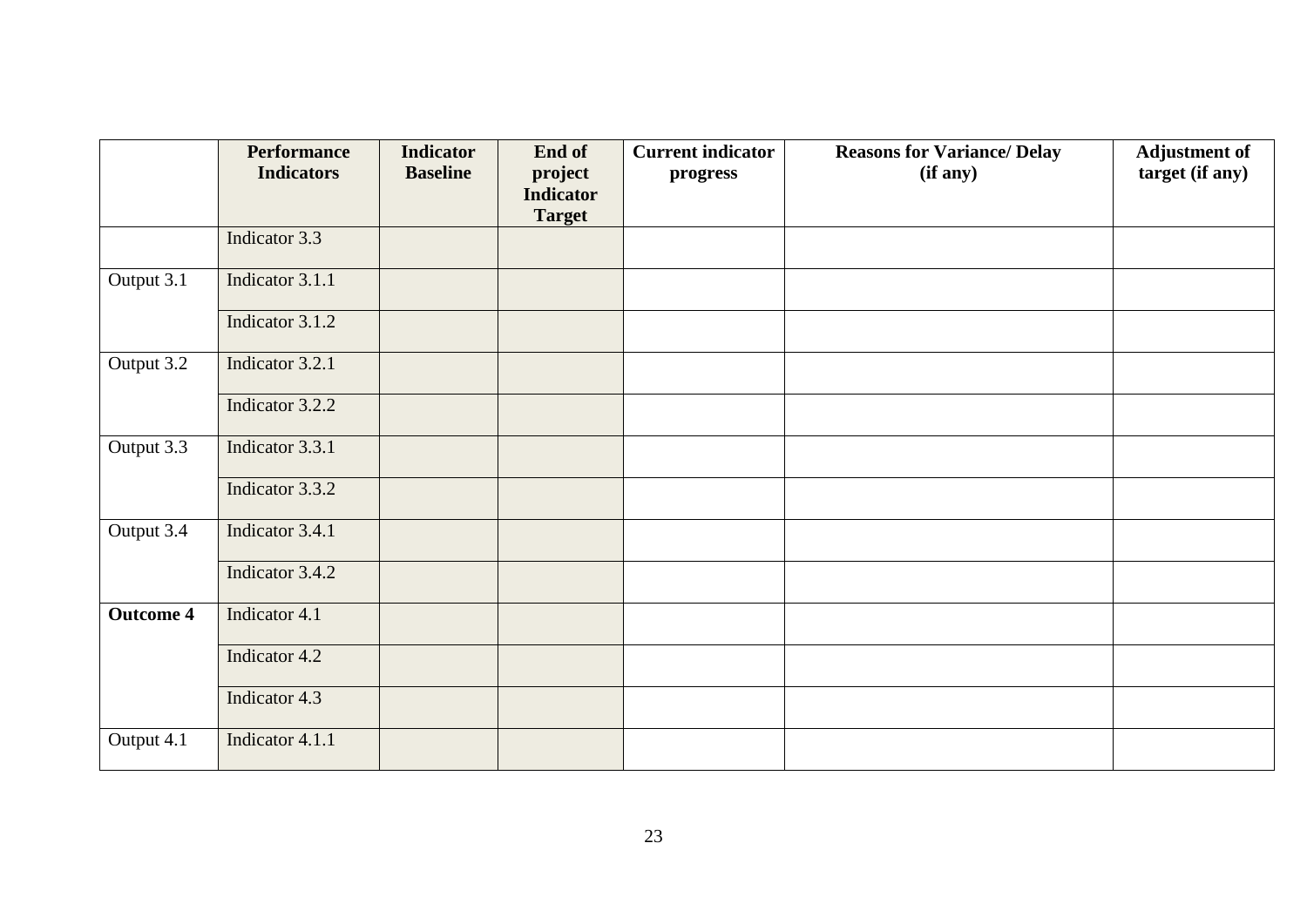|            | <b>Performance</b> | <b>Indicator</b> | End of                      | <b>Current indicator</b> | <b>Reasons for Variance/ Delay</b> | <b>Adjustment of</b> |
|------------|--------------------|------------------|-----------------------------|--------------------------|------------------------------------|----------------------|
|            | <b>Indicators</b>  | <b>Baseline</b>  | project<br><b>Indicator</b> | progress                 | (if any)                           | target (if any)      |
|            |                    |                  | <b>Target</b>               |                          |                                    |                      |
|            | Indicator 4.1.2    |                  |                             |                          |                                    |                      |
| Output 4.2 | Indicator 4.2.1    |                  |                             |                          |                                    |                      |
|            | Indicator 4.2.2    |                  |                             |                          |                                    |                      |
| Output 4.3 | Indicator 4.3.1    |                  |                             |                          |                                    |                      |
|            | Indicator 4.3.2    |                  |                             |                          |                                    |                      |
| Output 4.4 | Indicator 4.4.1    |                  |                             |                          |                                    |                      |
|            | Indicator 4.4.2    |                  |                             |                          |                                    |                      |